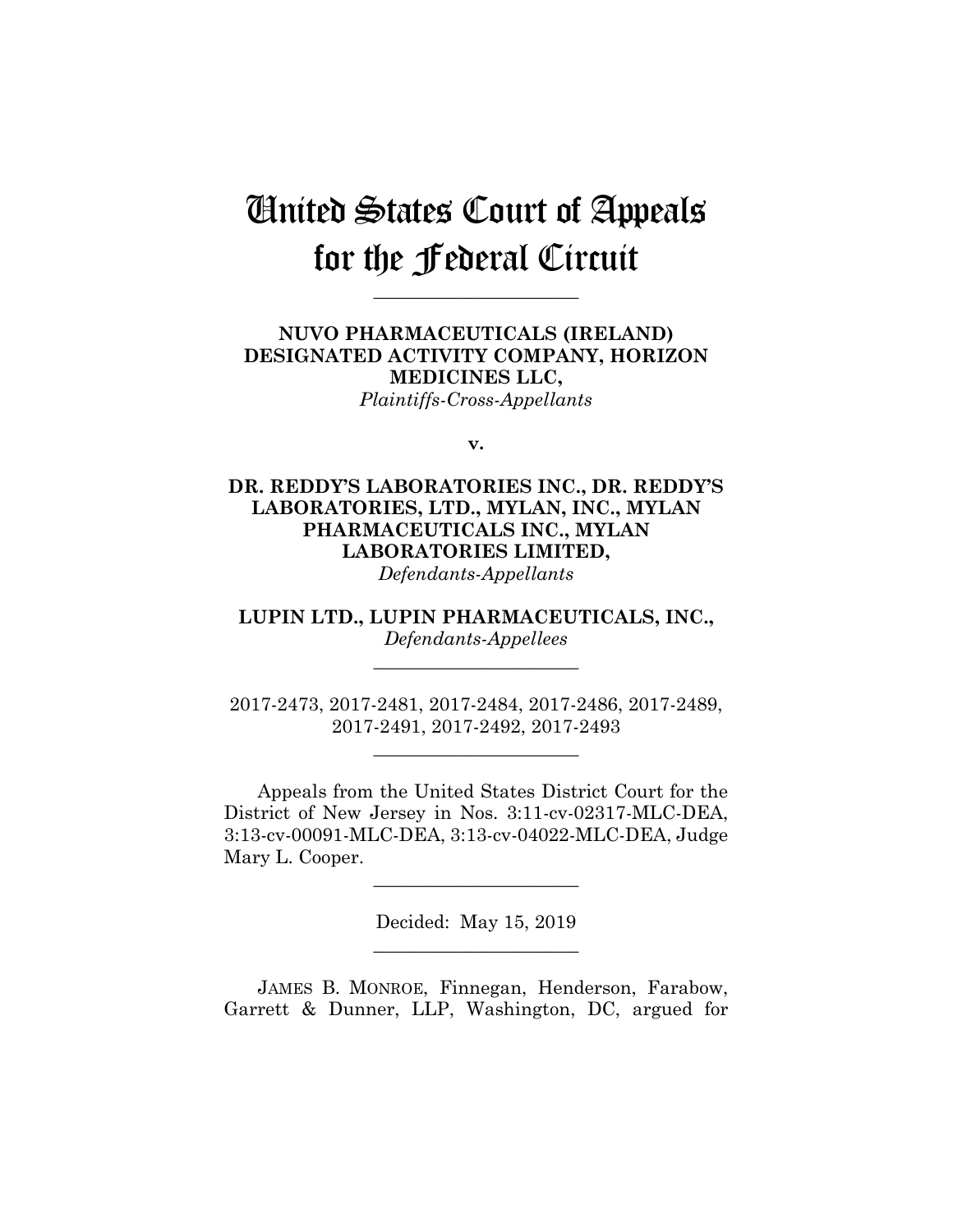plaintiffs-cross-appellants. Plaintiff-cross-appellant Horizon Medicines LLC also represented by CHARLES COLLINS-CHASE.

 STEPHEN M. HASH, Baker Botts, LLP, Austin, TX, for plaintiff-cross-appellant Nuvo Pharmaceuticals (Ireland) Designated Activity Company. Also represented by JEFFREY SEAN GRITTON.

 ALAN HENRY POLLACK, Windels Marx Lane & Mittendorf LLP, Madison, NJ, argued for all defendants-appellants. Defendants-appellants Dr. Reddy's Laboratories Inc., Dr. Reddy's Laboratories, Ltd. also represented by STUART D. SENDER.

 ANDREW DUFRESNE, Perkins Coie LLP, Madison, WI, argued for all defendants-appellants. Defendants-appellants Mylan, Inc., Mylan Pharmaceuticals Inc., Mylan Laboratories Limited also represented by AUTUMN N. NERO; DAN L. BAGATELL, Hanover, NH; SHANNON BLOODWORTH, Washington, DC.

 SAILESH K. PATEL, Schiff Hardin LLP, Chicago, IL, for defendants-appellees Lupin Ltd., Lupin Pharmaceuticals, Inc.

 $\mathcal{L}_\text{max}$  and  $\mathcal{L}_\text{max}$  and  $\mathcal{L}_\text{max}$  and  $\mathcal{L}_\text{max}$ 

Before PROST, *Chief Judge*, CLEVENGER and WALLACH, *Circuit Judges*.

## CLEVENGER, *Circuit Judge*.

Dr. Reddy's Laboratories, Inc., Mylan Pharmaceuticals, and Lupin Pharmaceuticals (collectively, "the Generics") appeal from the final judgment of the United States District Court for the District of New Jersey following a bench trial upholding the asserted claims of U.S. Patent Nos. 6,926,907 ("the '907 patent") and 8,557,285 ("the '285 patent") as nonobvious under 35 U.S.C. § 103, enabled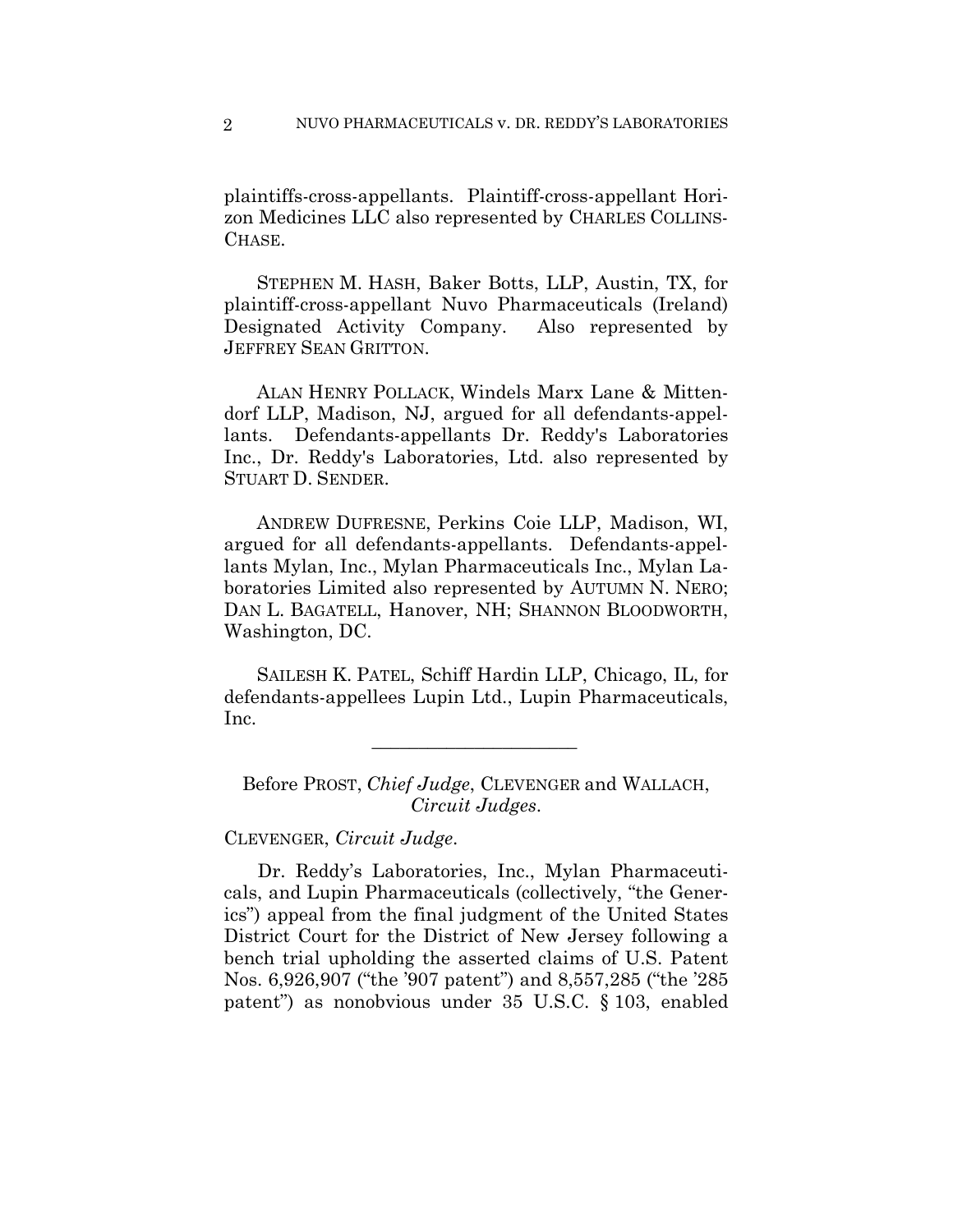under 35 U.S.C. § 112, and adequately described under § 112. Nuvo Pharmaceuticals, Inc. and Horizon Pharma (collectively, "Nuvo") cross-appeal from the district court's grant of summary judgment of noninfringement to Dr. Reddy's, concluding that one of its drug products will not infringe the claims of the '907 patent. For the reasons set forth below, we reverse the appeal and dismiss the crossappeal.

#### **BACKGROUND**

I

Non-steroidal anti-inflammatory drugs, also known as NSAIDs, control pain. Common NSAIDs include, among others, aspirin and naproxen. While NSAIDs control pain, they also have the undesirable side effect of causing gastrointestinal problems such as ulcers, erosions, and other lesions in the stomach and upper small intestine. Some theorize that the undesirable side effect is tied to the combination of NSAID with the presence of acid in the stomach and upper small intestine. So, to treat the side effect, some practitioners began prescribing acid inhibitors to be taken by a patient along with the NSAID. The NSAID treats the pain while the acid inhibitor reduces the acidity in the gastrointestinal tract, which is achieved by increasing the pH level in the tract. Common acid inhibitors include, among others, proton pump inhibitors ("PPIs") like omeprazole and esomeprazole.

The combination therapy had complications. First, stomach acid degraded the PPI before it could reach the small intestine. To fix that issue, an enteric coating that wears off after a certain amount of time has elapsed was placed around the PPI. Second, if the NSAID was released before the acid inhibitor had enough time to raise the pH level in the tract, patients would continue to suffer gastrointestinal damage. To address those complications, Dr. John Plachetka invented a new drug form that coordinated the release of an acid inhibitor and an NSAID in a single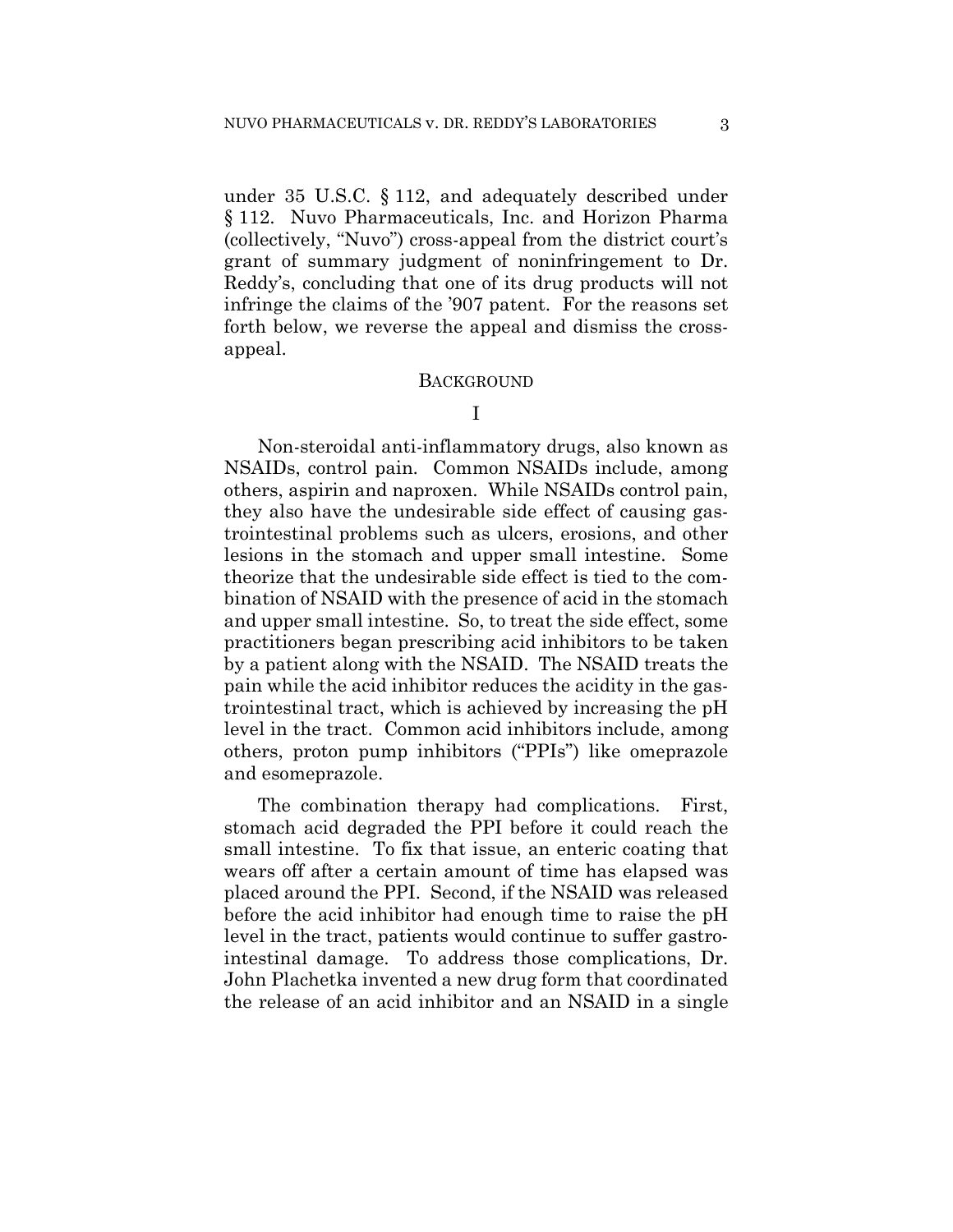tablet. The tablet contained a core of an NSAID like naproxen in an amount effective to treat pain, an enteric coating around the NSAID that prevents its release before the pH increases to a certain desired level, and an acid inhibitor like PPI around the outside of the enteric coating that actively works to increase the pH to the desired level. Dr. Plachetka's invention contemplates using some amount of uncoated PPI to allow for its immediate release into a patient's stomach and upper small intestine. Dr. Plachetka recognized problems associated with uncoated PPI, namely that without a coating, the PPI is at risk of destruction by stomach acid—thereby undermining the therapeutic effectiveness of the PPI.

Dr. Plachetka received the '907 patent on his invention, which he assigned to Pozen Inc. He also received the '285 patent, which is a division of an abandoned application that was a division of another application that itself was a continuation-in-part of the application that resulted in the '907 patent. The '285 patent is also assigned to Pozen. The two patents bear the same title, "Pharmaceutical Compositions for the Coordinated Delivery of NSAIDs," and have nearly identical specifications.

Claim 1 of the '907 patent and claim 1 of the '285 patent are representative. They read as follows:

1. A pharmaceutical composition in unit dosage form suitable for oral administration to a patient, comprising:

(a) an acid inhibitor present in an amount effective to raise the gastric pH of said patient to at least 3.5 upon the administration of one or more of said unit dosage forms;

(b) a non-steroidal anti-inflammatory drug (NSAID) in an amount effective to reduce or eliminate pain or inflammation in said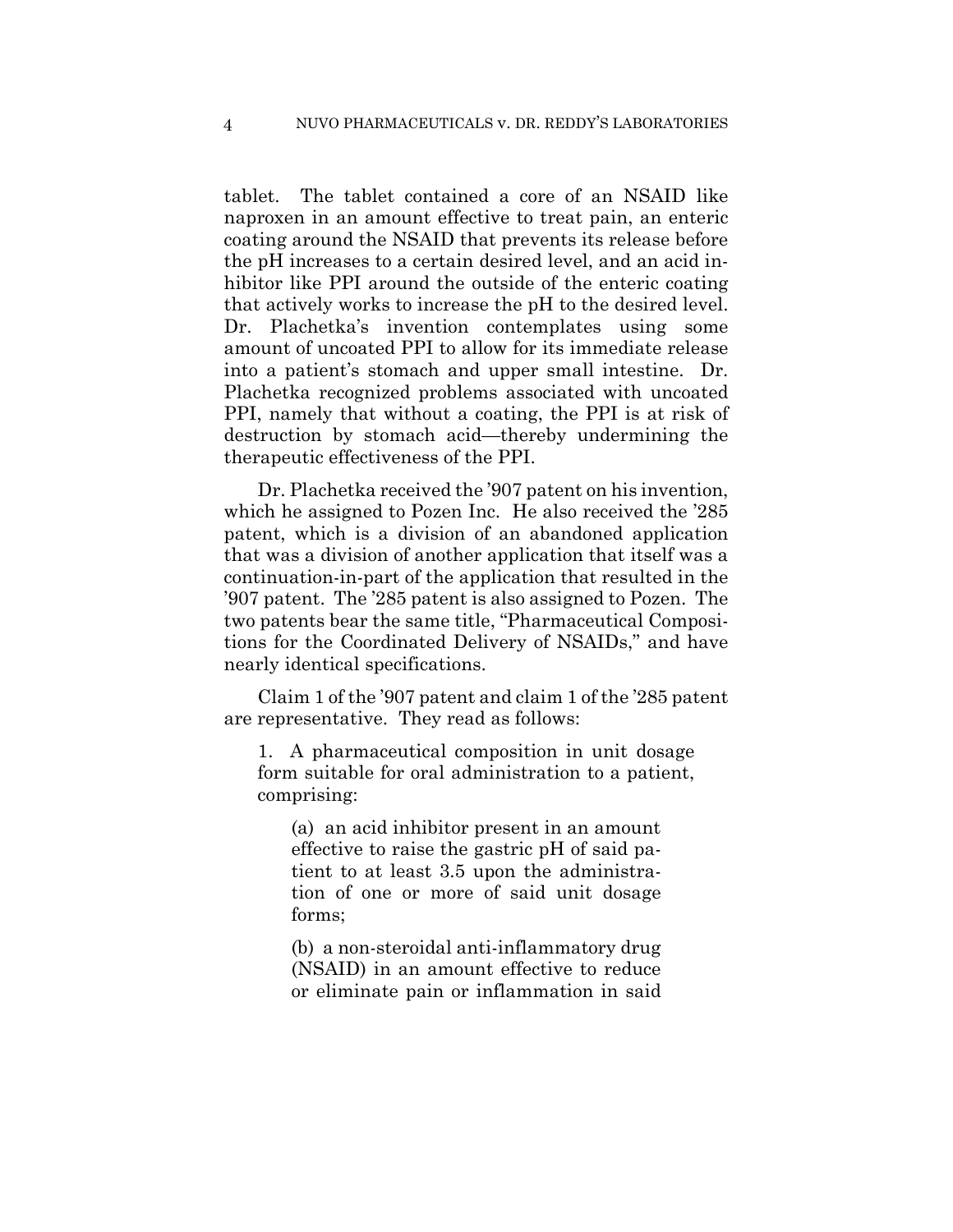patient upon administration of one or more of said unit dosage forms;

and wherein said unit dosage form provides for coordinated release such that:

i) said NSAID is surrounded by a coating that, upon ingestion of said unit dosage form by said patient, prevents the release of essentially any NSAID from said dosage form unless the pH of the surrounding medium is 3.5 or higher;

ii) at least a portion of said acid inhibitor is not surrounded by an enteric coating and, upon ingestion of said unit dosage form by said patient, is released regardless of whether the pH of the surrounding medium is below 3.5 or above 3.5.

'907 patent col. 20 ll. 9–32.

1. A pharmaceutical composition in unit dosage form comprising therapeutically effective amounts of:

(a) esomeprazole, wherein at least a portion of said esomeprazole is not surrounded by an enteric coating; and

(b) naproxen surrounded by a coating that inhibits its release from said unit dosage form unless said dosage form is in a medium with a pH of 3.5 or higher;

wherein said unit dosage form provides for release of said esomeprazole such that upon introduction of said unit dosage form into a medium, at least a portion of said esomeprazole is released regardless of the pH of the medium.

'285 patent col. 22 ll. 9–19.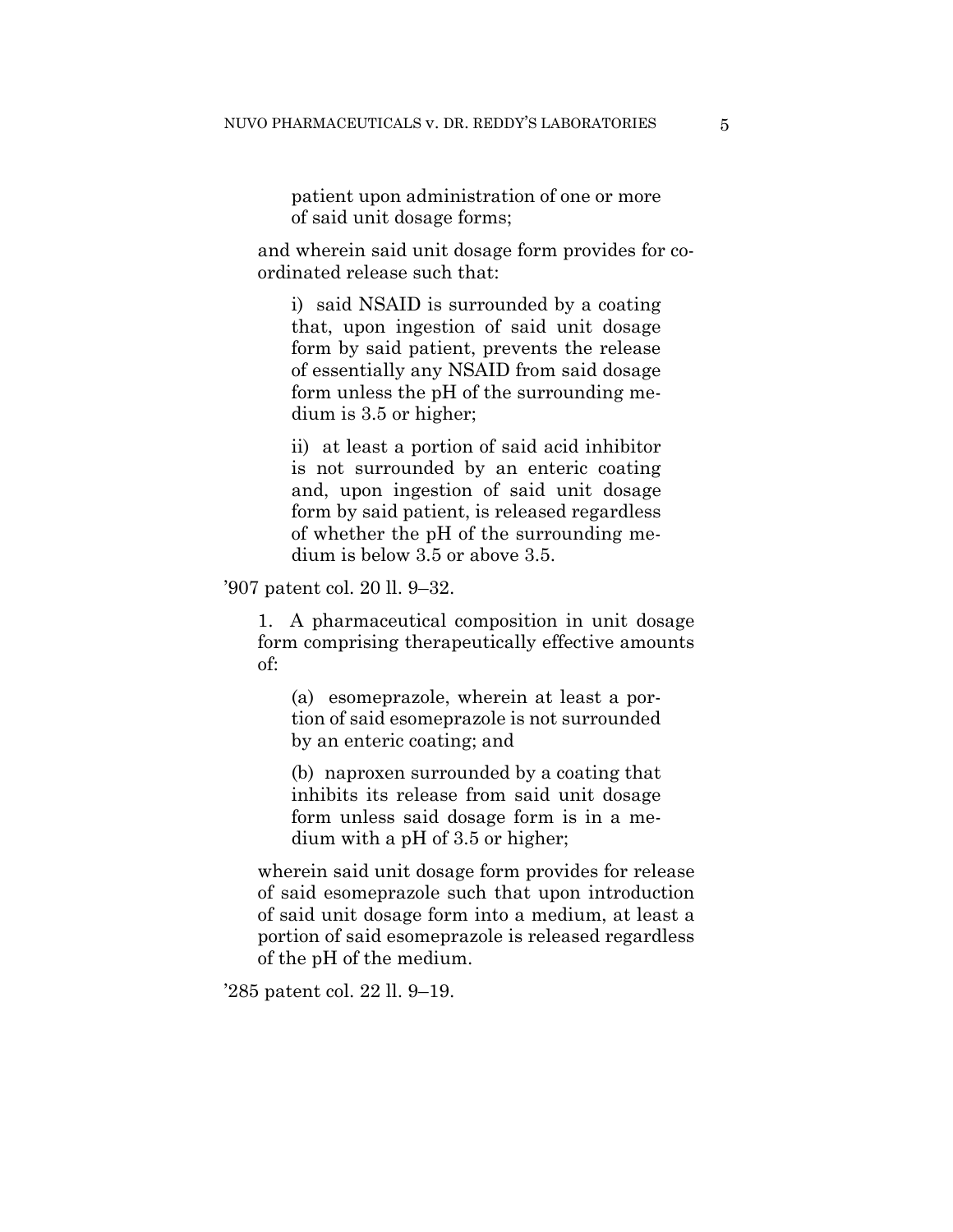The shared specification discloses that the invention "is directed to a pharmaceutical composition in unit dosage form suitable for oral administration to a patient" that "contains an acid inhibitor present in an amount effective to raise the gastric pH of a patient to at least 3.5, preferably to at least 4, and more preferably to at least 5, when one or more unit dosage forms are administered." '907 patent col. 3 ll. 19–25.1 It discloses exemplary acid inhibitors like PPIs, which the patents teach includes omeprazole and esomeprazole. It recites amounts of omeprazole between 5 and 50 mg and amounts of esomeprazole between 5 and 100 mg, "with about 40 mg per unit dosage form being preferred." *Id.* at col. 7 ll. 9–13. The specification discloses that "[t]he pharmaceutical composition also contains a nonsteroidal anti-inflammatory drug in an amount effective to reduce or eliminate pain or inflammation." *Id.* at col. 3 ll. 39–41. It provides that "[t]he most preferred NSAID is naproxen in an amount of between 50 mg and 1500 mg, and more preferably, in an amount of between 200 mg and 600 mg." *Id.* at col. 3 ll. 48–50.

The specification teaches methods for preparing and making the claimed drug formulations, including in tablet dosage forms. It provides examples of the structure and ingredients of the drug formulations that comport with the invention. It is undisputed that there is no experimental data demonstrating the therapeutic effectiveness of any amount of uncoated PPI and coated NSAID in a single dosage form. Appellant's Opening Br. 23, 33; Appellee's Resp. Br. 35, 43; Oral Arg. at 34:08–40, http://oralarguments.cafc.uscourts.gov/default.aspx?fl=2017-2473.mp3. Furthermore, although the specification expressly provides that PPIs are "enteric coated to avoid destruction by

1

<sup>1</sup> Because the '907 and '285 patents have nearly identical specifications, we cite to the '907 patent only unless stated otherwise.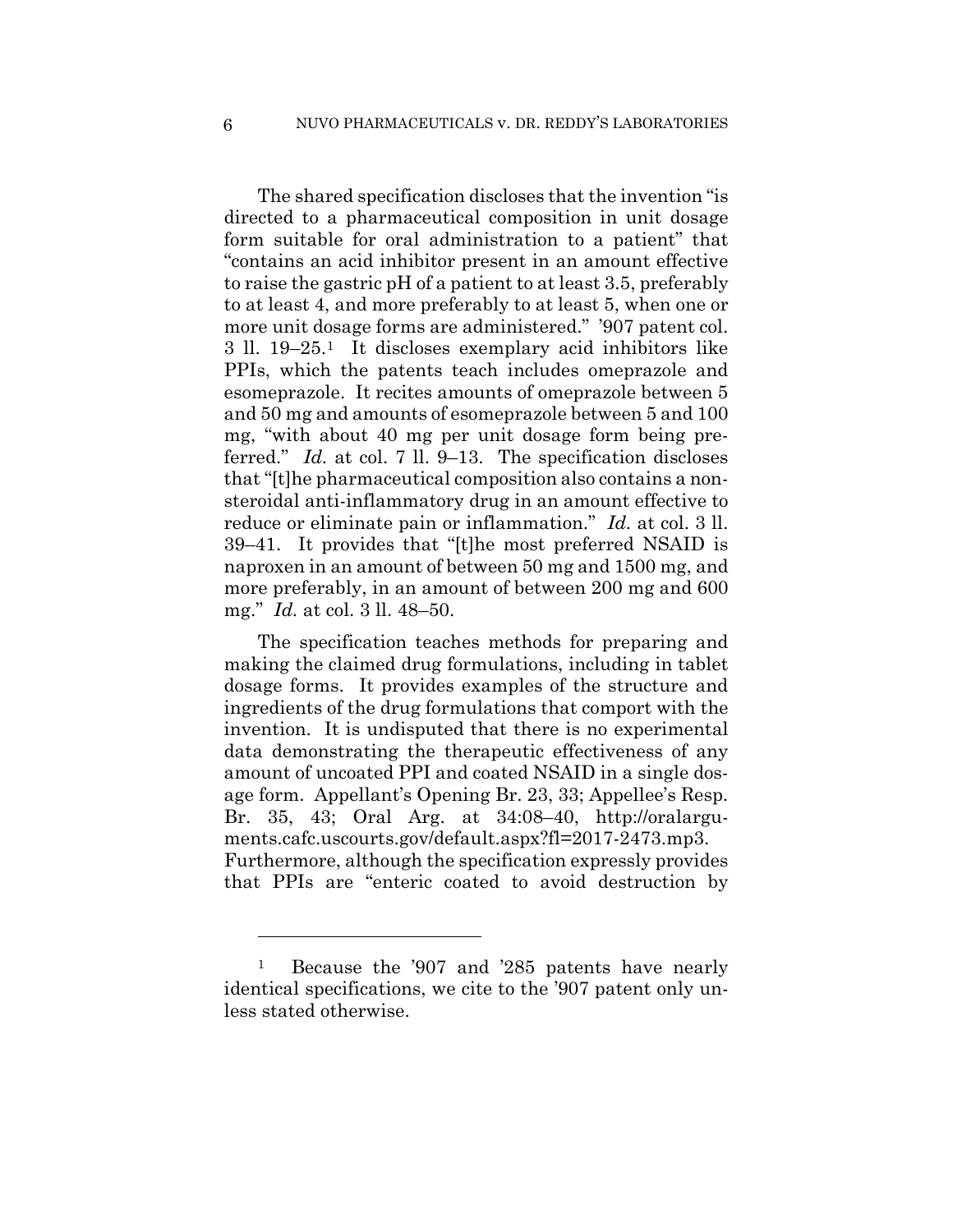stomach acid," there is no alternative disclosure explaining that uncoated PPI could still be effective to raise pH. '907 patent col. 2 l.6; Oral Arg. at 34:08–39:28.

Pozen ultimately sold its rights to the '907 and '285 patents to Nuvo Pharmaceuticals, and Horizon Pharma maintained its previously obtained license under those patents. Nuvo makes and sells a drug called Vimovo®, which is a commercial embodiment of the '907 and '285 patents. The Generics want to market a generic version of Vimovo®. They submitted Abbreviated New Drug Applications ("AN-DAs") to the U.S. Food and Drug Administration ("FDA") seeking approval to market products covered by the claims of the '907 and '285 patents. Dr. Reddy's also submitted a second ANDA covering a product slightly different than Vimovo® because it contains a small amount of uncoated NSAID in the outer layer of the tablet, which is separate from the enteric-coated NSAID that releases only when the pH rises to about 5.5.

## II

Nuvo sued the Generics in the United States District Court for the District of New Jersey to prevent their ANDA products from going to market, if approved, before the expiration of the '907 and '285 patents. Nuvo alleged that all the Generics' ANDA products will infringe claims 5, 15, 52, and 53 of the '907 patent and claims 1–4 of the '285 patent.2 The Generics stipulated to infringement, except with respect to Dr. Reddy's second ANDA product, which it alleged will not infringe the claims of either patent. The Generics defended against the infringement assertions by alleging that the asserted patents are invalid as obvious over the prior art under 35 U.S.C. § 103 and for lack of enablement and an adequate written description under 35 U.S.C. § 112.

1

<sup>2</sup> All the asserted claims of the '907 and '285 patents are dependent on claim 1 of those respective patents.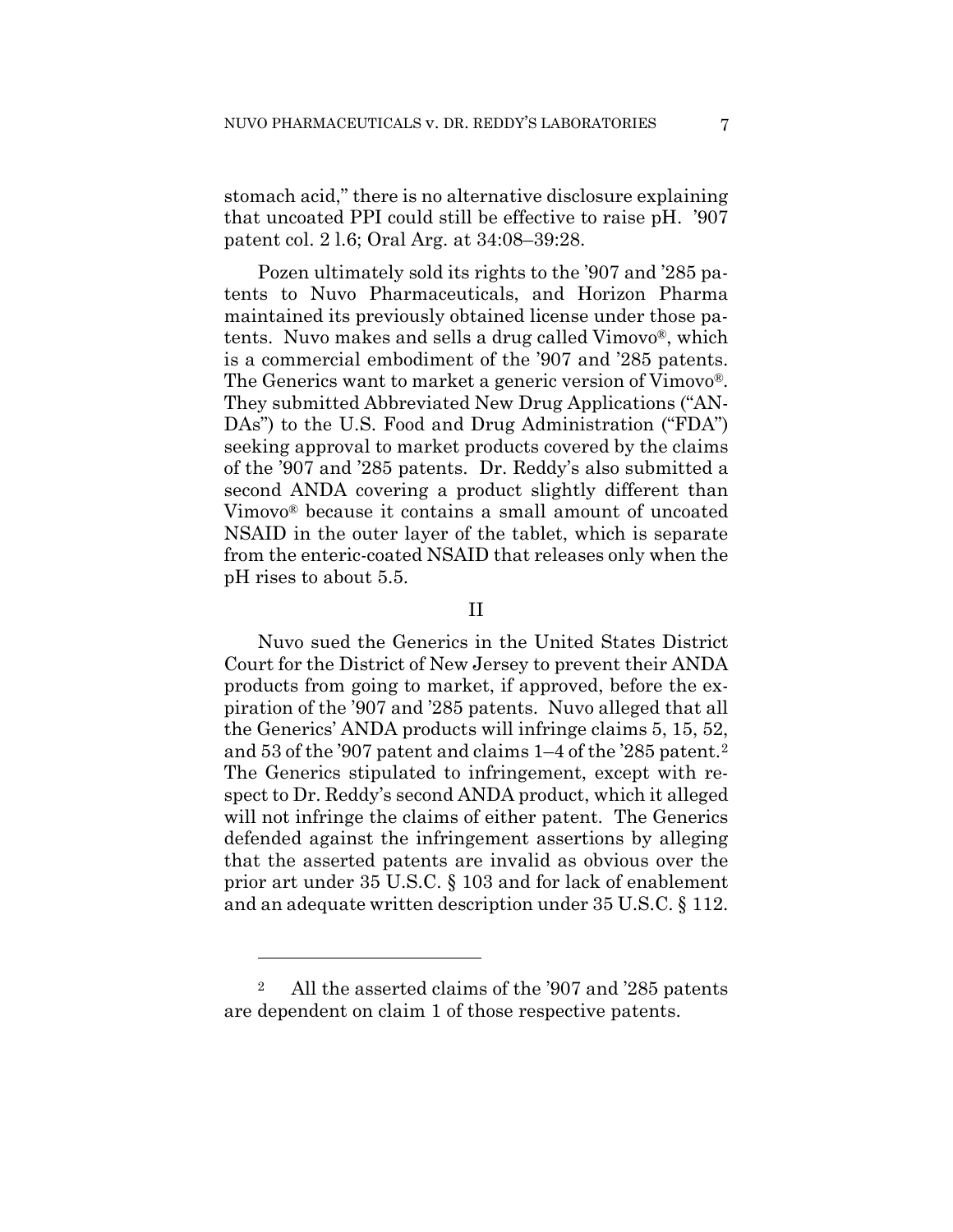Dr. Reddy's moved for summary judgment of noninfringement, arguing that its second ANDA product does not infringe the asserted claims of the '907 patent. It argued that, because the claims of the '907 patent prevent "essentially any NSAID" from being released from the unit dosage form until the pH reaches at least 3.5, its second ANDA product containing some amount of NSAID in the outer layer that is released immediately, regardless of the pH, cannot infringe those claims. Nuvo countered that the phrase "essentially any NSAID" in the claim language prevents only NSAID in the core of the tablet from being released before the pH rises to 3.5 or higher and that the claimed invention allows for a small amount of additional NSAID to be released immediately. The district court agreed with Dr. Reddy's and granted its summary judgment motion.

The court then held a six-day bench trial on the validity of the '907 and '285 patents, as well as Dr. Reddy's contention that its second ANDA product does not infringe the asserted claims of the '285 patent. It concluded that none of the asserted claims are obvious over the prior art because it was nonobvious to use a PPI to prevent NSAIDrelated gastric injury, and persons of ordinary skill in the art were discouraged by the prior art from using uncoated PPI and would not have reasonably expected it to work. It also determined that the asserted claims of both patents are enabled because the specification teaches how to make and use the invention and expert testimony demonstrated that an ordinarily skilled artisan would have accepted the usefulness of an NSAID–PPI combination therapy for treating pain.

The district court went on to reject all three of the Generics' written description arguments. First, the court rejected the "comprising" written description argument. The Generics argued that, because of the "comprising" language in the '285 patent's claims, they allow for the drug formulation to include some uncoated naproxen that is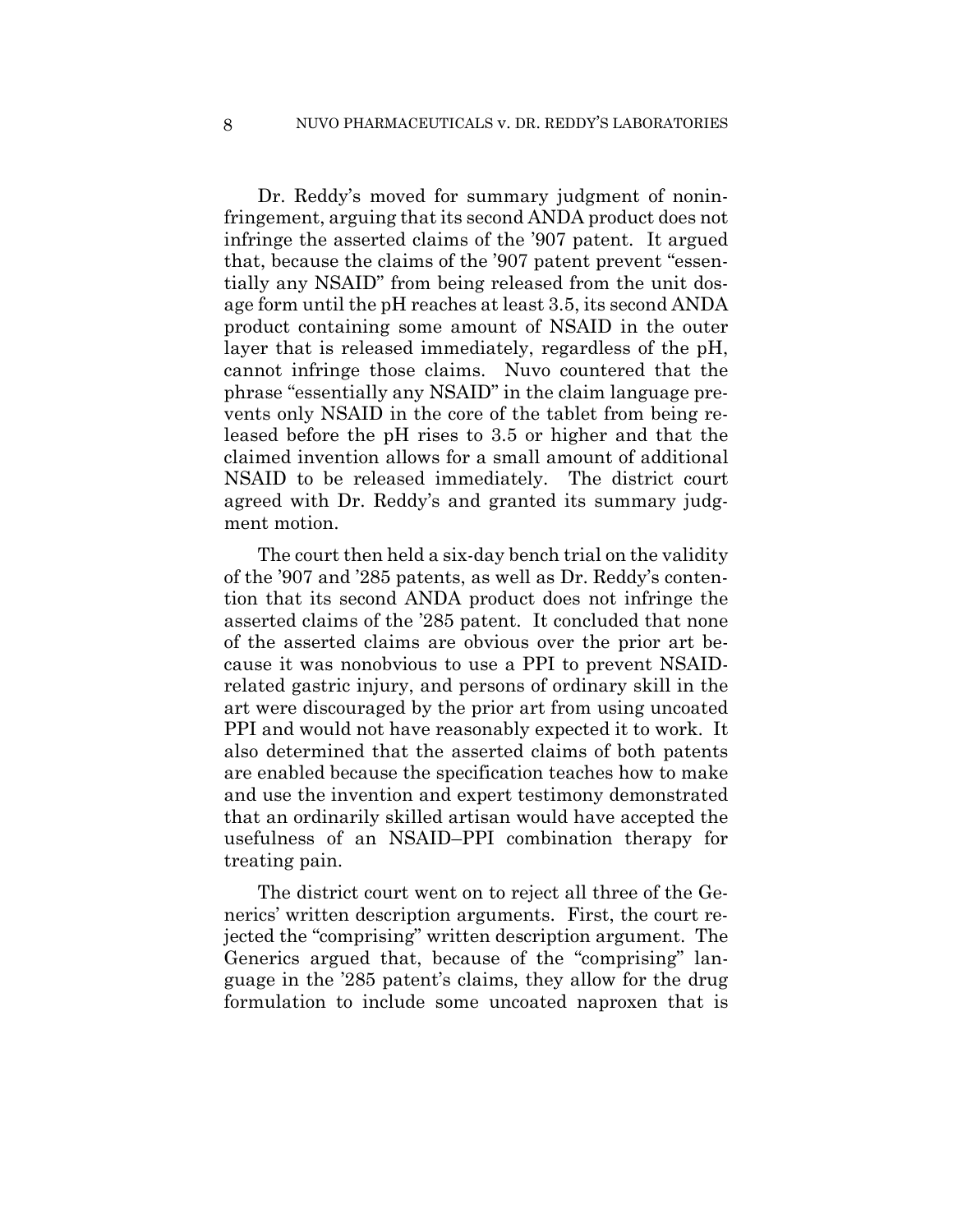released immediately regardless of the pH, which is not supported by the specification and goes against the concept of coordinated release that is at the heart of the patent's invention. The court disagreed because it viewed uncoated naproxen as a less preferred embodiment of the claimed invention and thus found that the invention was supported by the general disclosure in the specification.

Second, the district court rejected the "inhibit" written description argument. The Generics contended that, although the patent discloses only delayed release formulations, the claims of the '285 patent recite a broader undescribed invention, namely sustained release as opposed to coordinated release of naproxen. That is because the claims cover any formulation having a coating that merely "inhibits" the release of naproxen before the pH reaches 3.5 or higher, which would include sustained release drugs that immediately discharge naproxen albeit at a slower rate than is typical. The court disagreed that the word "inhibits" meant that the claims contemplated sustained release drug formulations and thus concluded that the claims do not lack written description support on that basis.

Third, the district court rejected the "efficacy" written description argument. The Generics argued that, if they lose on their obviousness contention, then the claims lack written description support for the claimed effectiveness of uncoated PPI because ordinarily skilled artisans would not have expected it to work and the specification provides no experimental data or analytical reasoning showing the inventor possessed an effective uncoated PPI. Nuvo responded that experimental data and an explanation of why an invention works are not required, the specification adequately describes using uncoated PPI, and its effectiveness is necessarily inherent in the described formulation. The court rejected the notion that effectiveness does not need to be described because it is necessarily inherent in the claimed drug formulation. It also held that the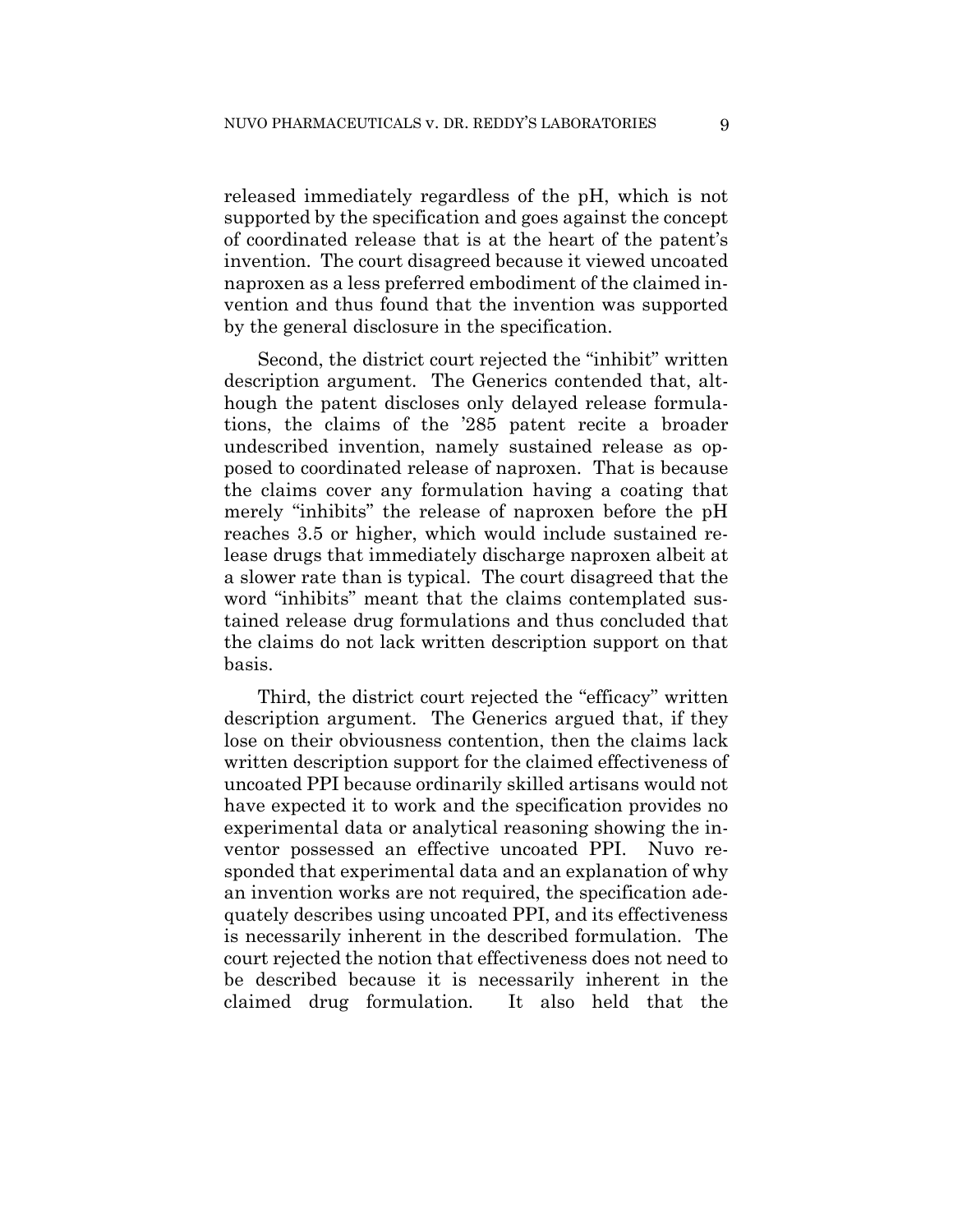specification of the '907 and '285 patents did not disclose information regarding the efficacy of uncoated PPI. But the court nonetheless concluded that the claims were adequately described because the specification described the immediate release of uncoated PPI and the potential disadvantages of coated PPI, namely that enteric-coated PPI sometimes works too slowly to raise the intragastric pH. The district court did not explain why the mere disclosure of immediate release uncoated PPI, coupled with the known disadvantages of coated PPI, is relevant to the therapeutic effectiveness of uncoated PPI, which the patent itself recognized as problematic for efficacy due to its potential for destruction by stomach acid.

Finally, the district court held that Dr. Reddy's second ANDA product infringes the claims of the '285 patent because it satisfies all the limitations recited in those claims.

The Generics now appeal the first "comprising" and third "efficacy" written description rulings. They do not appeal the obviousness holding, the enablement decision, or the second "inhibit" written description issue. Nuvo crossappeals the district court's grant of summary judgment of noninfringement. We have jurisdiction to decide the appeals under 28 U.S.C. § 1295(a)(1).

#### **DISCUSSION**

The Generics' appeal and Nuvo's cross-appeal present three main issues. First, the Generics argue that the district court clearly erred when it concluded that the specification of the '907 and '285 patents adequately describes the claimed effectiveness of uncoated PPI. The Generics emphasize the circumstances in which the written description issue arises in this case. The asserted claims recite the therapeutic effectiveness of uncoated PPI, but the prior art taught away from such effectiveness. In those circumstances, the Generics argue that satisfaction of the written description requirement requires either supporting experimental data, or some reason, theory, or alternative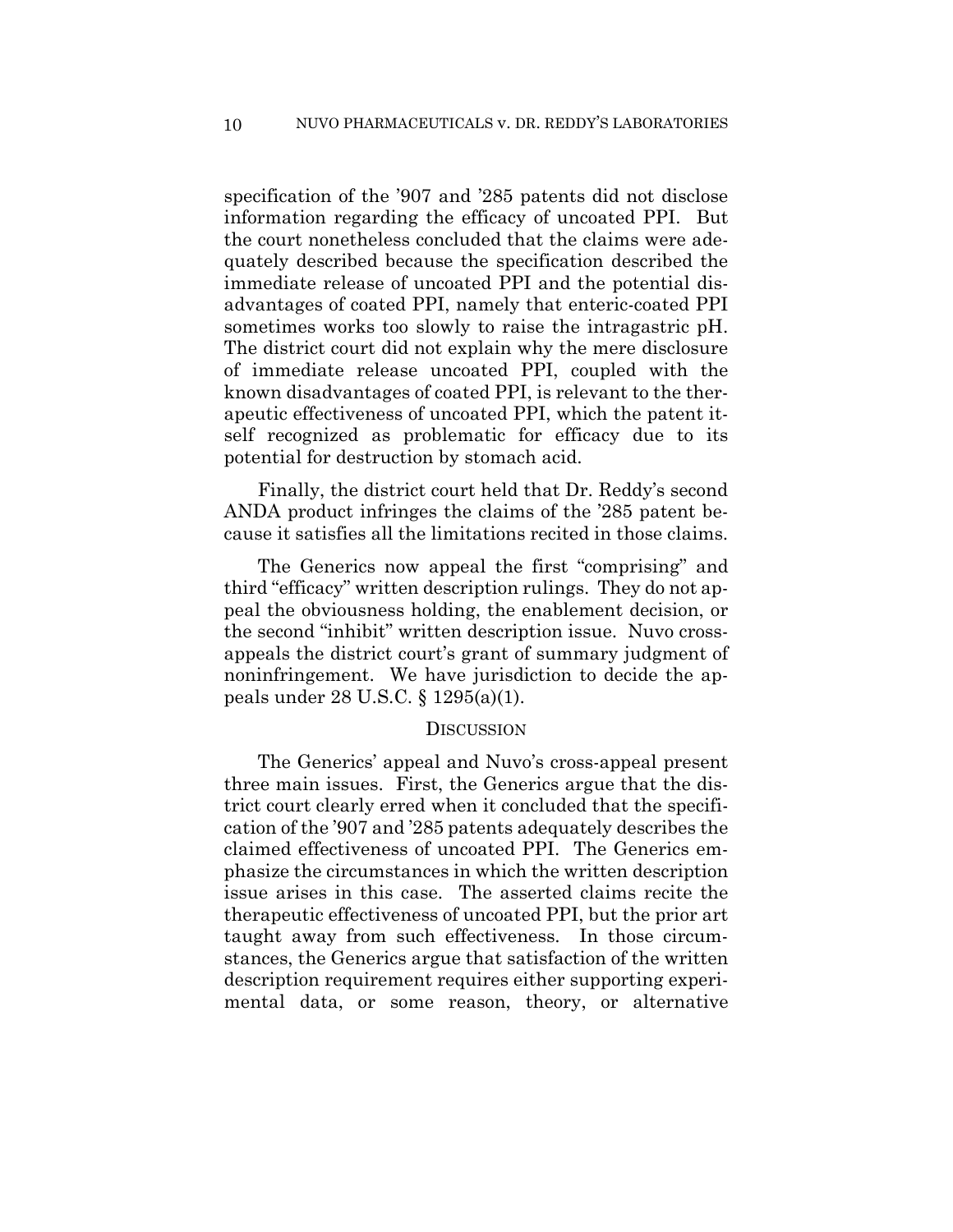explanation as to why the claimed invention is possessed by the inventor, and that mere recitation of claim language in the specification cannot suffice. Second, the Generics argue that the district court clearly erred when it concluded that the specification of the '907 and '285 patents adequately describes uncoated naproxen. Finally, Nuvo argues that the district court should not have granted summary judgment of noninfringement in favor of Dr. Reddy's because it incorrectly construed the term "essentially any NSAID" in the claims of the '907 patent to prevent even small amounts of uncoated NSAID in the unit dosage form.

Whether a claim satisfies the written description requirement is a question of fact. *Allergan, Inc. v. Sandoz Inc.*, 796 F.3d 1293, 1308 (Fed. Cir. 2015). Therefore, on appeal from a bench trial, we review a written description determination for clear error. *Id.* "Under the clear error standard, the court's findings will not be overturned in the absence of a 'definite and firm conviction' that a mistake has been made." *Scanner Techs. Corp. v. ICOS Vision Sys. Corp. N.V.*, 528 F.3d 1365, 1374 (Fed. Cir. 2008) (quoting *Pfizer, Inc. v. Teva Pharm. USA, Inc.*, 518 F.3d 1353, 1366 (Fed. Cir. 2008)).

Our analysis begins and ends with the "efficacy" written description issue.

I

The written description requirement of 35 U.S.C. § 112, ¶ 1 provides, in pertinent part, that "[t]he specification shall contain a written description of the invention."3 That requirement is satisfied only if the inventor "convey[s]

1

<sup>3</sup> Because the applications resulting in the '907 and '285 patents were filed before the enactment of the Leahy– Smith America Invents Act ("AIA"), Pub. L. No. 112–29, § 4(c), 125 Stat. 284, 296–97 (2011), we apply the pre-AIA version of 35 U.S.C. § 112.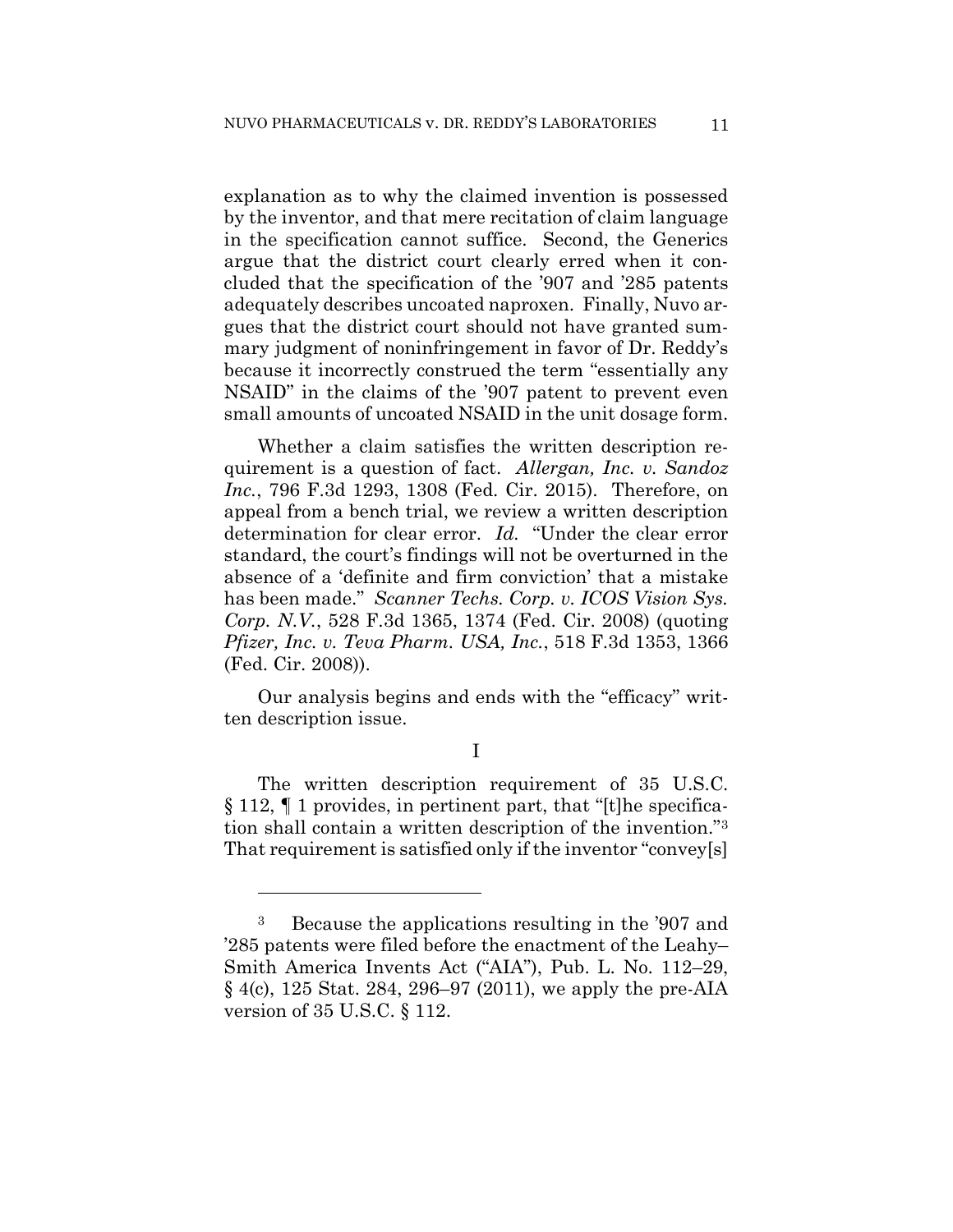with reasonable clarity to those skilled in the art that, as of the filing date sought, he or she was in possession of the invention,' and demonstrate[s] that by disclosure in the specification of the patent." *Centocor Ortho Biotech, Inc. v. Abbott Labs.*, 636 F.3d 1341, 1348 (Fed. Cir. 2011) (quoting *Carnegie Mellon Univ. v. Hoffmann–La Roche Inc.*, 541 F.3d 1115, 1122 (Fed. Cir. 2008)). "The essence of the written description requirement is that a patent applicant, as part of the bargain with the public, must describe his or her invention so that the public will know what it is and that he or she has truly made the claimed invention." *AbbVie Deutschland GmbH & Co. v. Janssen Biotech, Inc.*, 759 F.3d 1285, 1298 (Fed. Cir. 2014).

The Generics argue that the district court clearly erred when it concluded that the claimed effectiveness of uncoated PPI in the '907 and '285 patents is supported by adequate written description. Their argument is straightforward. The '907 and '285 patents claim uncoated PPI effective to raise the gastric pH to at least 3.5, the district court found upon Nuvo's insistence as part of its obviousness analysis that ordinarily skilled artisans would not have expected uncoated PPIs to be effective, and nothing in the specification would teach a person of ordinary skill in the art otherwise.

Nuvo counters that the district court correctly concluded that the claimed uncoated PPI is supported by adequate written description. It argues that the claims do not require any particular degree of efficacy of the uncoated PPI itself, it is enough that the specification discloses making and using drug formulations containing effective amounts of PPI and NSAID, and experimental data and additional explanations demonstrating the invention works are unnecessary.

The district court held that the Generics failed to prove by clear and convincing evidence that the asserted claims of the '907 and '285 patents are invalid for lack of written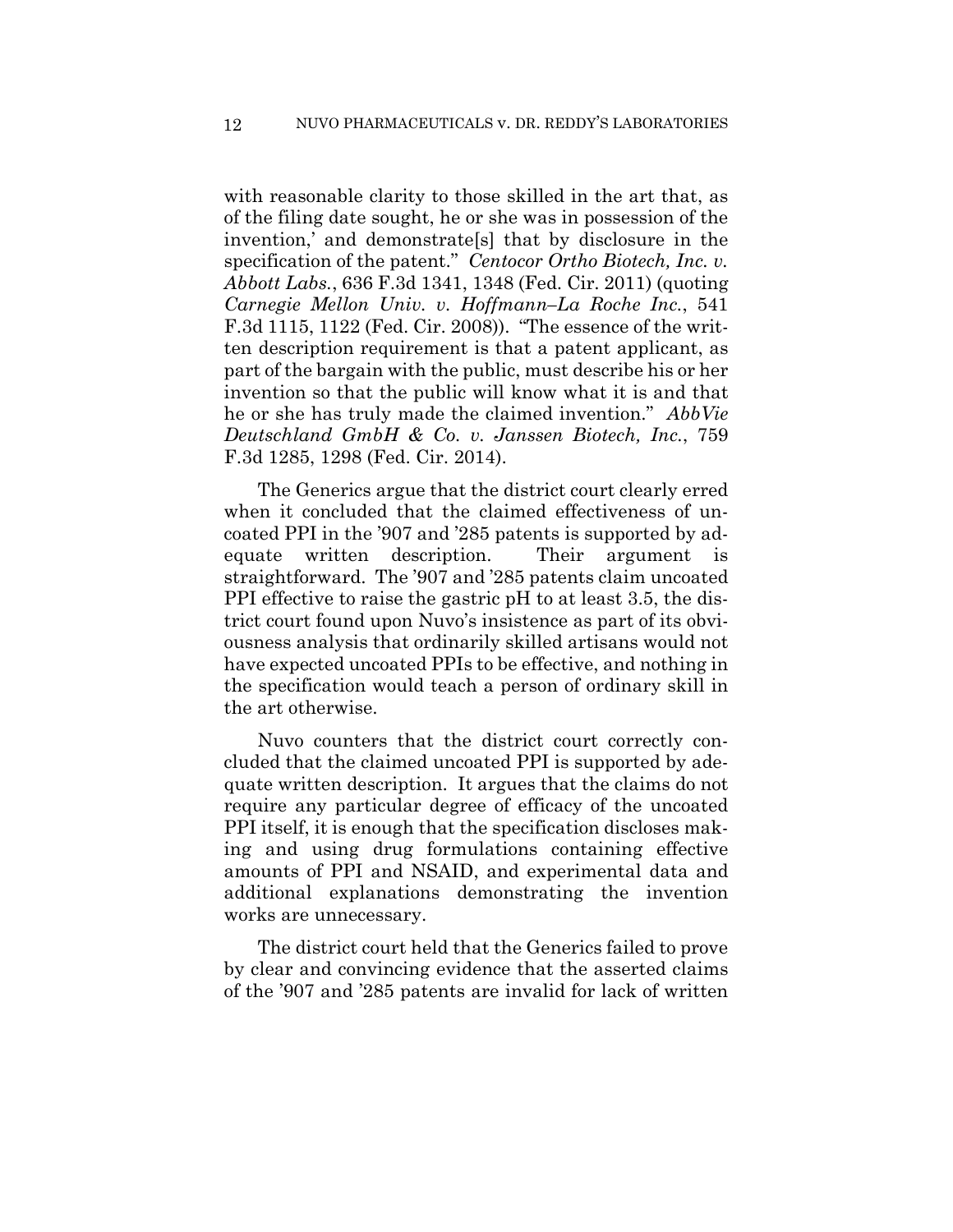description. But its analysis does not support its conclusion. The district court, after finding that the specification lacks "information regarding the efficacy of uncoated PPIs," said it was enough that the specification described the immediate release of uncoated PPI and the potential disadvantages of enteric-coated PPI formulations. J.A. 82– 83. But that disclosure it pointed to in no way provides support for the claimed efficacy of uncoated PPI. Even if the district court thought that it was enough that the patents taught how to make and use drug formulations containing uncoated PPI, it flatly rejected Nuvo's argument "that the efficacy of uncoated PPIs need not be described because it is 'necessarily inherent' in a formulation." J.A. 83. Nevertheless, because we review the district court's decision for clear error, we will scour the record created below for evidence supporting the district court's written description finding.

## A

At trial, the parties and the district court understood that the plain words of the patents claim effectiveness of uncoated PPI. Beyond the plain language of the claims, the district court was not asked to define further the effectiveness limitation. The parties and the district court also understood that written description of effective uncoated PPI is required. Nuvo nonetheless for the first time on appeal, and as its lead argument, contends that we can affirm the district court's written description finding because the claims do not recite an efficacy requirement for uncoated PPI. The Generics of course disagree. We read Nuvo's appellate brief as presenting at least five arguments aimed at either recharacterizing the written description dispute or rewriting the claim language. We reject them all as meritless.

Claim 1 of the '907 patent recites "[a] pharmaceutical composition in unit dosage form suitable for oral administration to a patient, comprising: . . . an acid inhibitor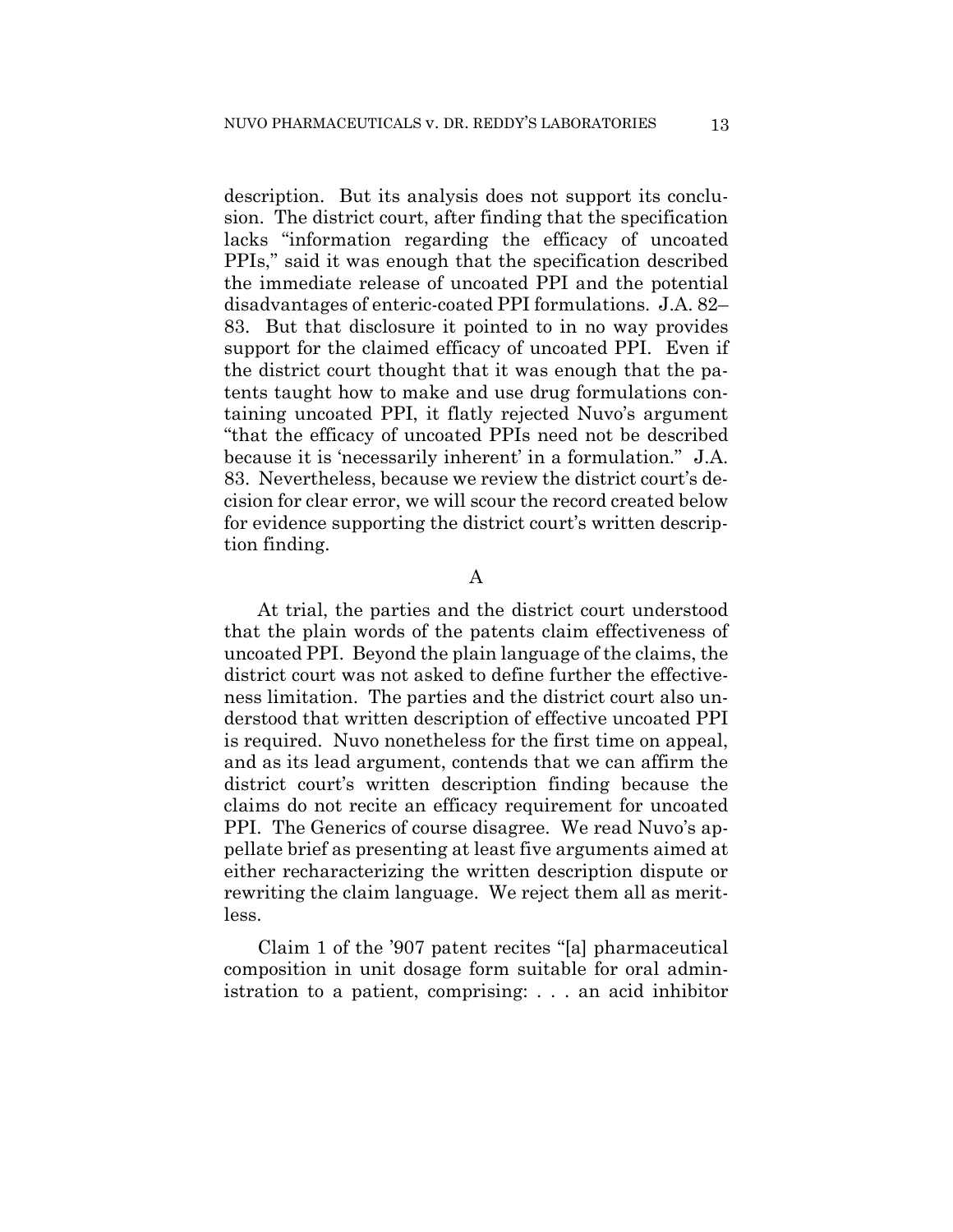present in an amount *effective to raise the gastric pH of said patient to at least 3.5* upon the administration of one or more of said unit dosage forms" and wherein "at least a portion of said acid inhibitor is not surrounded by an enteric coating . . . ." '907 patent col. 20 ll. 9–29 (emphasis added). Claim 1 of the '285 patent recites "[a] pharmaceutical composition in unit dosage form comprising *therapeutically effective amounts of:* (a) esomeprazole, wherein at least a portion of said esomeprazole is not surrounded by an enteric coating" and "wherein said unit dosage form provides for release of said esomeprazole such that upon introduction of said unit dosage form into a medium, at least a portion of said esomeprazole is released regardless of the pH of the medium." '285 patent col. 22 ll. 9–19 (emphasis added). The claim also recites "naproxen surrounded by a coating that inhibits its release from said unit dosage form unless said dosage form is in a medium with a pH of 3.5 or higher," which means the esomeprazole must be acting to raise the pH to effect the release of the naproxen from the dosage form. *Id.* at col. 22 ll. 13–15. Both patents-in-suit therefore recite claims requiring amounts of uncoated PPI effective to raise the gastric pH to at least 3.5. No argument was made below that the claims of the '907 patent should be treated any differently than those of the '285 patent with respect to the efficacy limitation. And the district court treated the claims the same with respect to that limitation. So we do not treat them differently on appeal either.

First, Nuvo argues that there is no requirement that the dosage form as a whole be effective to raise the gastric pH. While we agree, we do not understand the Generics to be arguing that the claims require the entire drug to be effective to raise the gastric pH to a certain level. Instead, the uncoated PPI must effectively do so.

Second, Nuvo contends that the claims do not require an effective amount of the combined uncoated PPI and coated naproxen in a single dosage form, but only amounts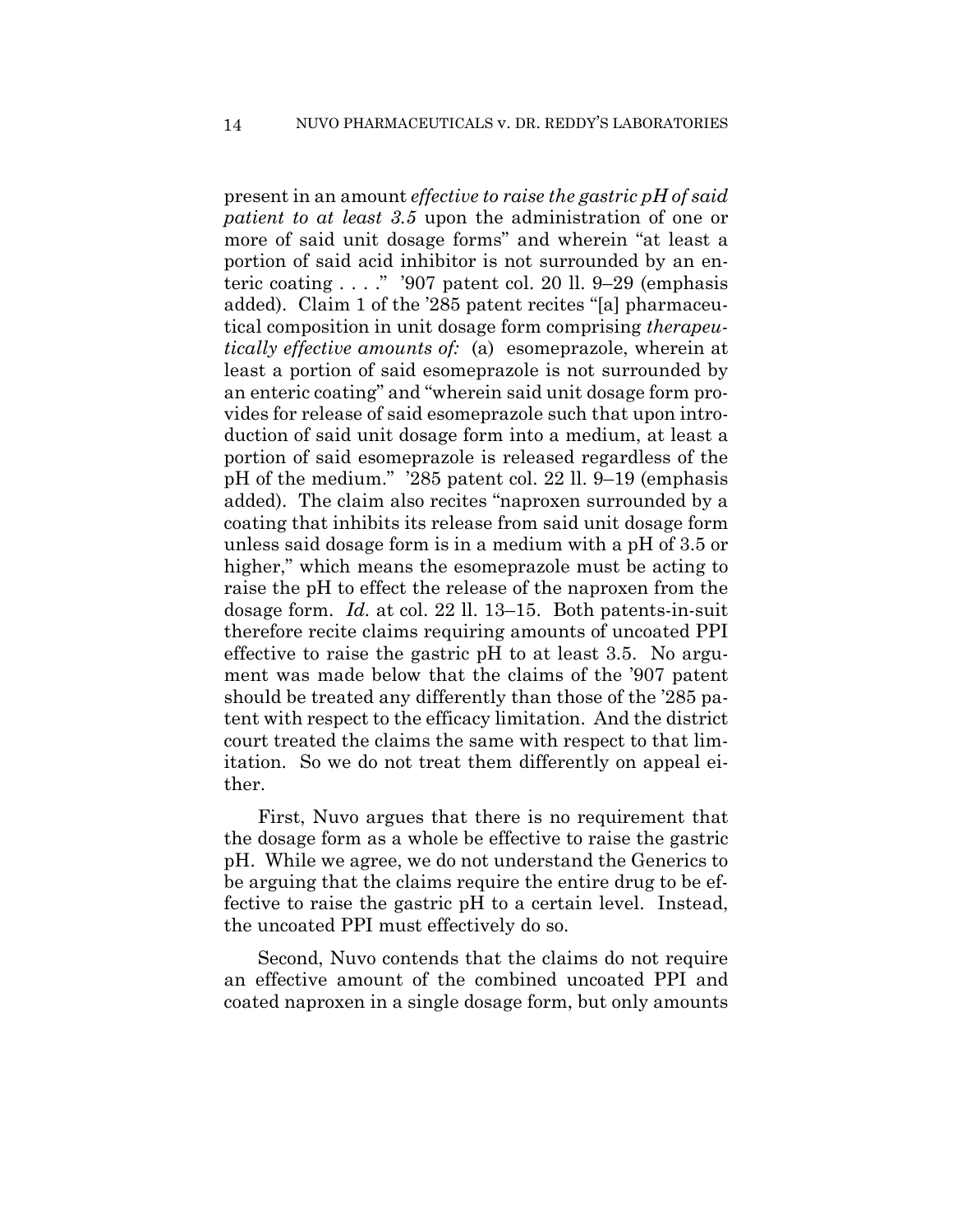of each component effective on their own. The Generics respond that Nuvo's argument is divorced from the claim as a whole, which requires coordinated release achieved by an effective amount of uncoated PPI that raises the gastric pH to at least 3.5 and an effective amount of naproxen that is released to treat pain when the pH reaches the desired level. Nuvo's argument was not raised below and thus is forfeited. *See TVIIM, LLC v. McAfee, Inc.*, 851 F.3d 1356, 1363 (Fed. Cir. 2017) ("[A] party may not introduce new claim construction arguments on appeal or alter the scope of the claim construction positions it took below. Moreover, litigants waive their right to present new claim construction disputes if they are raised for the first time after trial.").

Third, Nuvo argues that the claims do not require that the uncoated PPI be effective to raise the gastric pH to a certain level, but only that the dosage forms contain an effective amount of uncoated PPI. The Generics disagree. Nuvo forfeited the argument by not raising it below. Additionally, it is nonsensical to read the claims to require effective amounts of uncoated PPI without specifying the result effectively achieved. Claim 1 of the '907 patent expressly states that the PPI, which is uncoated, must be effective to raise the gastric pH to at least 3.5. Claim 1 of the '285 patent at least impliedly requires the same since the naproxen is only released when the pH reaches at least 3.5 and the uncoated esomeprazole is the only other agent available in the dosage form to achieve that goal.

Fourth, Nuvo contends that the '907 patent allows multiple dosage forms rather than a single dosage form to satisfy any perceived efficacy requirement, so the specification does not need to show an effective amount of uncoated PPI in one dosage form. We disagree. As stated above, Nuvo forfeited any argument that the '907 and '285 patents should be treated differently with respect to the efficacy requirement by not raising it to the district court. And the '285 patent does not allow for more than one dosage form.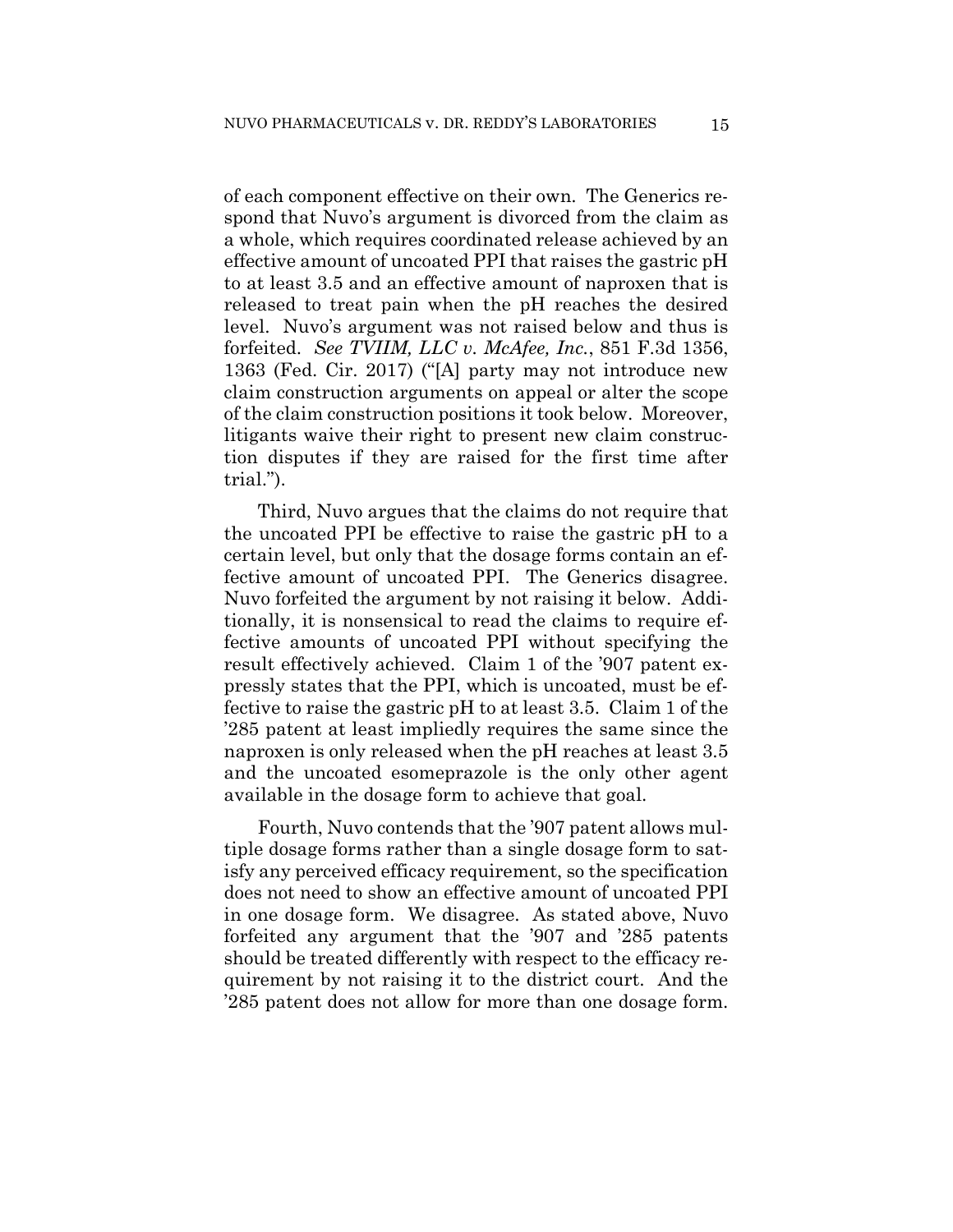Even if it were true that the '907 patent allows more than one dosage form to effectively raise the gastric pH to at least 3.5 using uncoated PPI, the specification would still need to provide support for the notion that uncoated PPI is effective.

Last, Nuvo argues that the Examiner interpreted the '907 patent claims as merely requiring certain amounts of PPI and NSAID effective on their own rather than requiring an overall efficacy for the combined drug. The Generics counter that the Examiner never considered the effectiveness of uncoated PPI because it was not a claim limitation at the time of the initial rejection. We already rejected Nuvo's argument that the difference between a dosage form as a whole containing an effective amount of uncoated PPI and an effective amount of uncoated PPI as a component meaningfully impacts the written description analysis. And we also already rejected its argument that the Generics were contending that Nuvo had to demonstrate the overall effectiveness of the entire drug combination. Furthermore, the argument is forfeited because it was not presented below. Finally, the Examiner appears to have interpreted the claims to require an amount of PPI, whether coated or uncoated, effective to raise the gastric pH to the desired level. We agree with that understanding and written description support must be provided for that limitation.

In sum, the parties appear to have assumed before the district court that the claims require a therapeutically effective amount of uncoated PPI that can raise the gastric pH to at least 3.5. We see no reason to change course on appeal. Because the parties' assumption at the trial court is a fair reading of the claim language, we will proceed as everyone did before the district court and search the specification for written description support for the efficacy of uncoated PPI.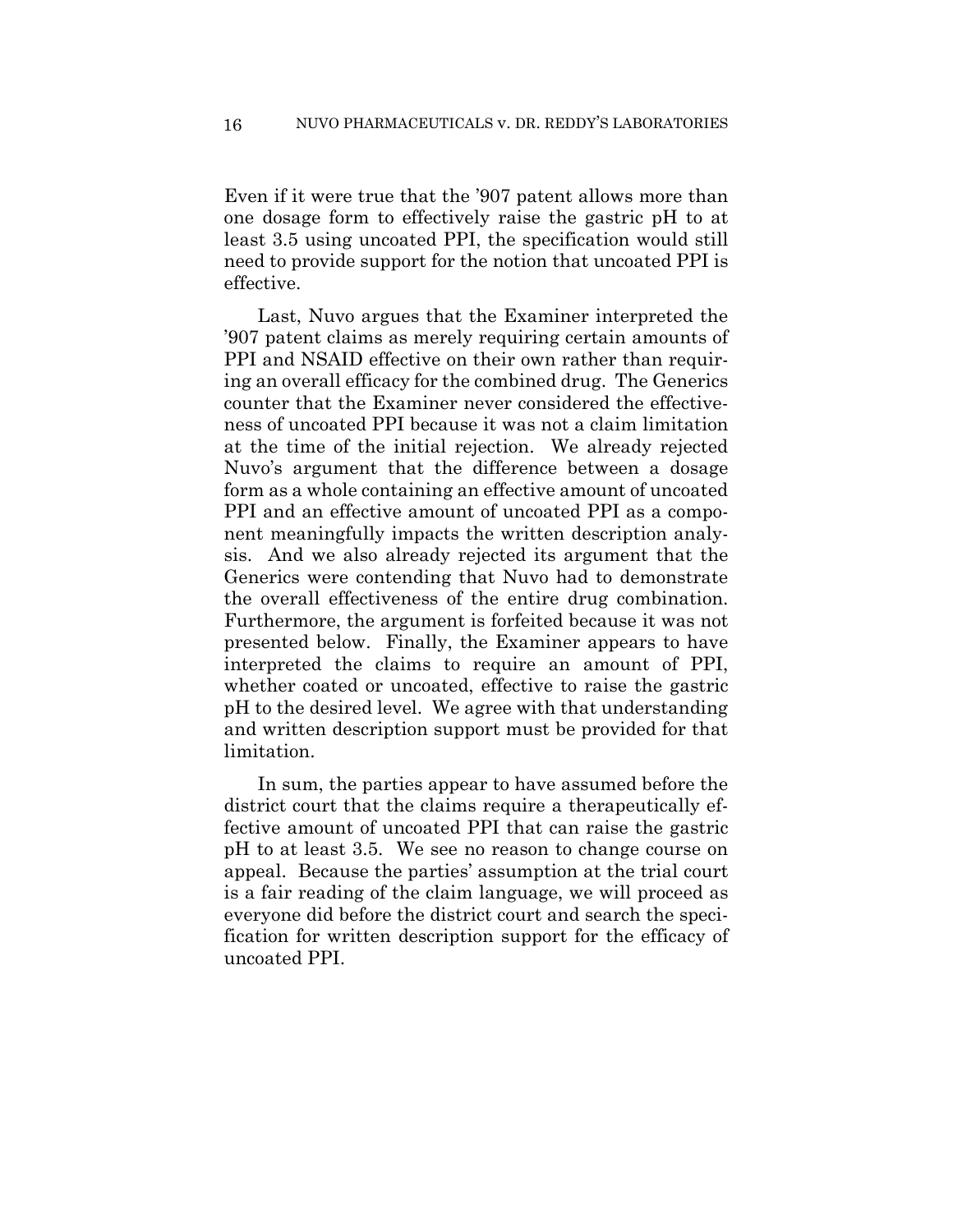Nuvo argues that credible expert testimony from its witness, Dr. Williams, identified written description support in the specification for the claimed dosage forms comprising an effective amount of uncoated PPI. Specifically, Nuvo points to Dr. Williams's testimony that every limitation of the asserted claims in the '907 and '285 patents has adequate written description support in the shared specification.

Dr. Williams identified four parts of the specification that he thought provide written description support for amounts of uncoated PPI, and specifically esomeprazole, effective to raise the gastric pH of a patient to at least 3.5. He pointed to the specification's statement that "[t]he composition contains an acid inhibitor present in an amount effective to raise the gastric pH of a patient to at least 3.5." *See* J.A. 10787 (quoting '907 patent col. 3 ll. 21–23), 10797 (similar). He also pointed to the claims themselves for written description support. *See* J.A. 10787 (citing '907 patent col. 20 ll. 9–32, 42–45), 10798 (similar). He then said the sixth example in the specification provides support for uncoated PPI because it includes "omeprazole immediate release" in the title and provides that a layer of the composition embodied in the example "contains an acid inhibitor in an effective amount which is released from the dosage form as soon as the film coat dissolves," where the acid inhibitor is the PPI omeprazole. J.A. 10788–89 (quoting '907) patent col. 14 ll. 40–41, col. 15 ll. 1–3). His last piece of support from the specification was its statement that "[p]roton pump inhibitors will typically be present at about 5 milligrams to 600 milligrams per dose" and "[e]someprazole is 5 to 100 milligrams." J.A. 10798 (quoting '907 patent col. 7 ll. 7–13).

The Generics argue that the parts of the specification Dr. Williams identified are not enough to satisfy the written description requirement. They argue that the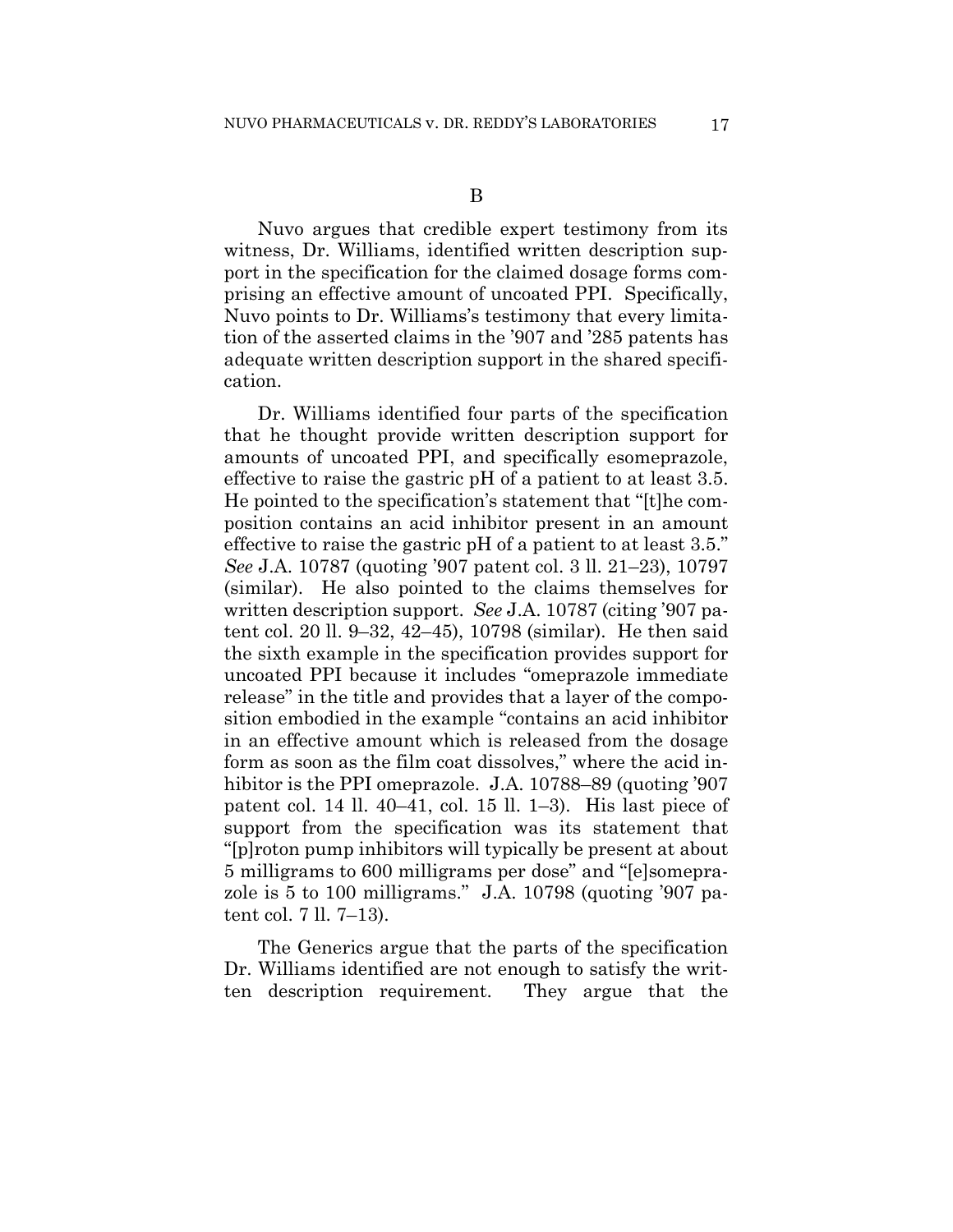specification provides only typical dosage amounts of uncoated PPI and the use of uncoated PPI in a drug formulation, but it never discusses or explains its efficacy. We agree with the Generics that Dr. Williams's testimony does not identify parts of the specification sufficient to satisfy the written description requirement. The statements he points to recite the claim limitation by simply calling generally for effective amounts of uncoated PPI, but our precedent clearly establishes that is not enough.

We have expressly rejected the "argument that the written description requirement . . . is necessarily met as a matter of law because the claim language appears *in ipsis verbis* in the specification." *Enzo Biochem, Inc. v. Gen– Probe Inc.*, 323 F.3d 956, 968 (Fed. Cir. 2002). We explained that "[t]he appearance of mere indistinct words in a specification or a claim, even an original claim, does not necessarily satisfy" § 112, ¶ 1 because it may not both put others on notice of the scope of the claimed invention and demonstrate possession of that invention. *Id.* at 968–69.

It is true that our case law does not require experimental data demonstrating effectiveness. *Allergan*, 796 F.3d at 1309; *see also In re '318 Patent Infringement Litig.*, 583 F.3d 1317, 1324 (Fed. Cir. 2009) ("Typically, patent applications claiming new methods of treatment are supported by test results. But it is clear that testing need not be conducted by the inventor."). It also does not require theory or explanation of how or why a claimed composition will be effective. *Allergan*, 796 F.3d at 1308–09. Moreover, we have repeatedly stated that the invention does not actually have to be reduced to practice. *Univ. of Rochester v. G.D. Searle & Co.*, 358 F.3d 916, 926 (Fed. Cir. 2004).

Nevertheless, as the Generics point out and Nuvo cannot reasonably dispute, the record evidence demonstrates that a person of ordinary skill in the art would not have known or understood that uncoated PPI is effective. And there is nothing in the specification of the patents-in-suit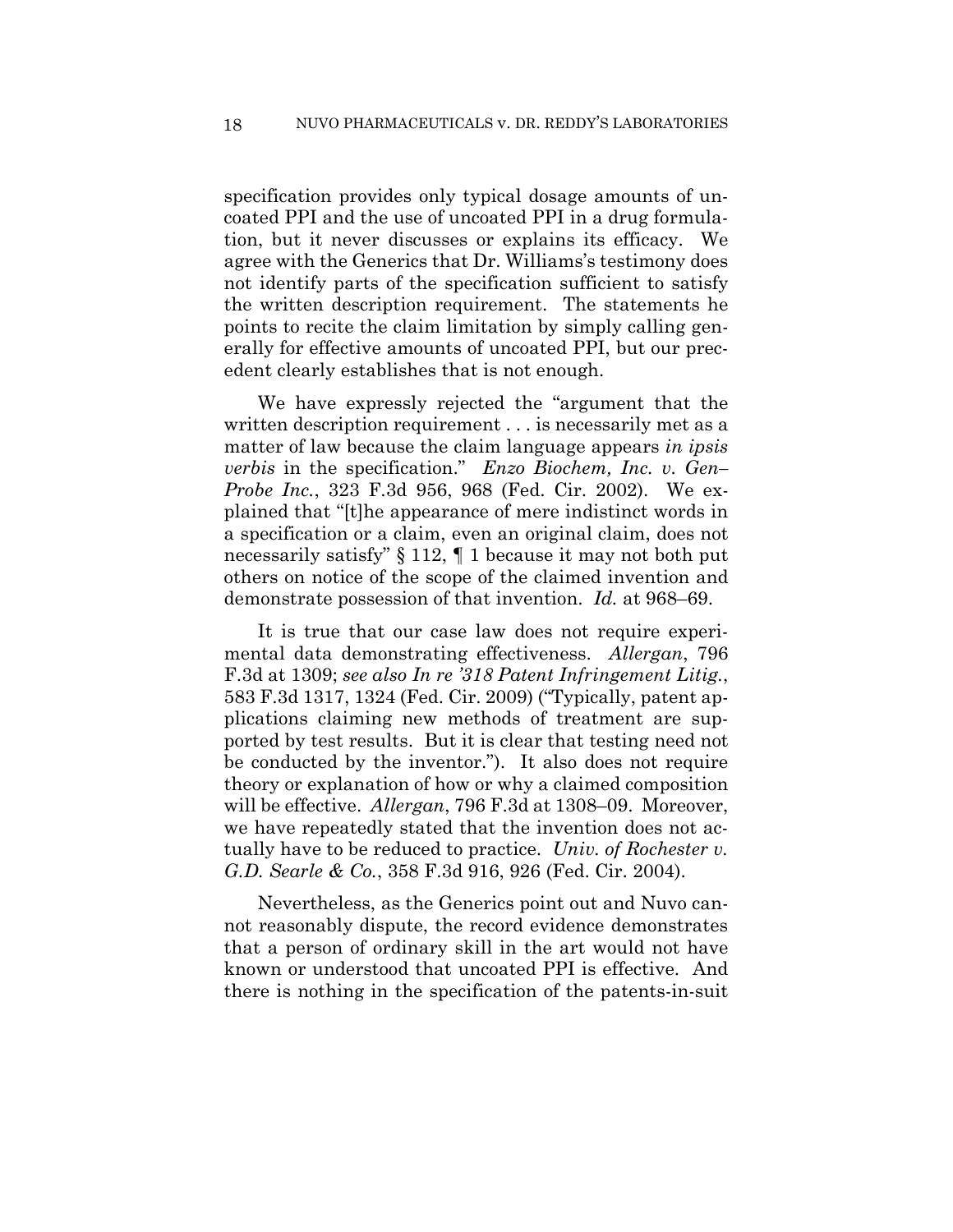showing "that the inventor *actually invented* the invention claimed." *Centocor*, 636 F.3d at 1348 (emphasis added); *accord Ariad Pharm., Inc. v. Eli Lilly & Co.*, 598 F.3d 1336, 1351 (Fed. Cir. 2010) (en banc). There must be some description, such as a constructive reduction to practice, establishing that the inventor "was in possession of the . . . claimed invention, including all of the elements and limitations." *Univ. of Rochester*, 358 F.3d at 926 (quoting *Hyatt v. Boone*, 146 F.3d 1348, 1353 (Fed. Cir. 1998)). Patents are not rewarded for mere searches, but are intended to compensate their successful completion. *Ariad*, 598 F.3d at 1353. That is why the written description requirement incentivizes "actual invention," *id.*, and thus "[a] 'mere wish or plan' for obtaining the claimed invention is not adequate written description," *Centocor*, 636 F.3d at 1348 (quoting *Regents of the Univ. of Cal. v. Eli Lilly & Co.*, 119 F.3d 1559, 1566 (Fed. Cir. 1997)).

In light of the fact that the specification provides nothing more than the mere claim that uncoated PPI might work, even though persons of ordinary skill in the art would not have thought it would work, the specification is fatally flawed. It does not demonstrate that the inventor possessed more than a mere wish or hope that uncoated PPI would work, and thus it does not demonstrate that he actually invented what he claimed: an amount of *uncoated* PPI that is *effective* to raise the gastric pH to at least 3.5. That conclusion is confirmed by the inventor's, Dr. Plachetka's, own testimony at trial during which he admitted that he only had a "general concept of coordinated delivery with acid inhibition" using uncoated PPI at the time he filed his first patent application. J.A. 9942, 10000–01. Although Dr. Plachetka said he thought he "put a rationale in [the specification] as to why [uncoated PPI] would work," he did not identify any particular part of the specification supporting that understanding. J.A. 9997. And his only support in the specification for "a rationale explaining why [he] thought the uncoated PPI would be effective for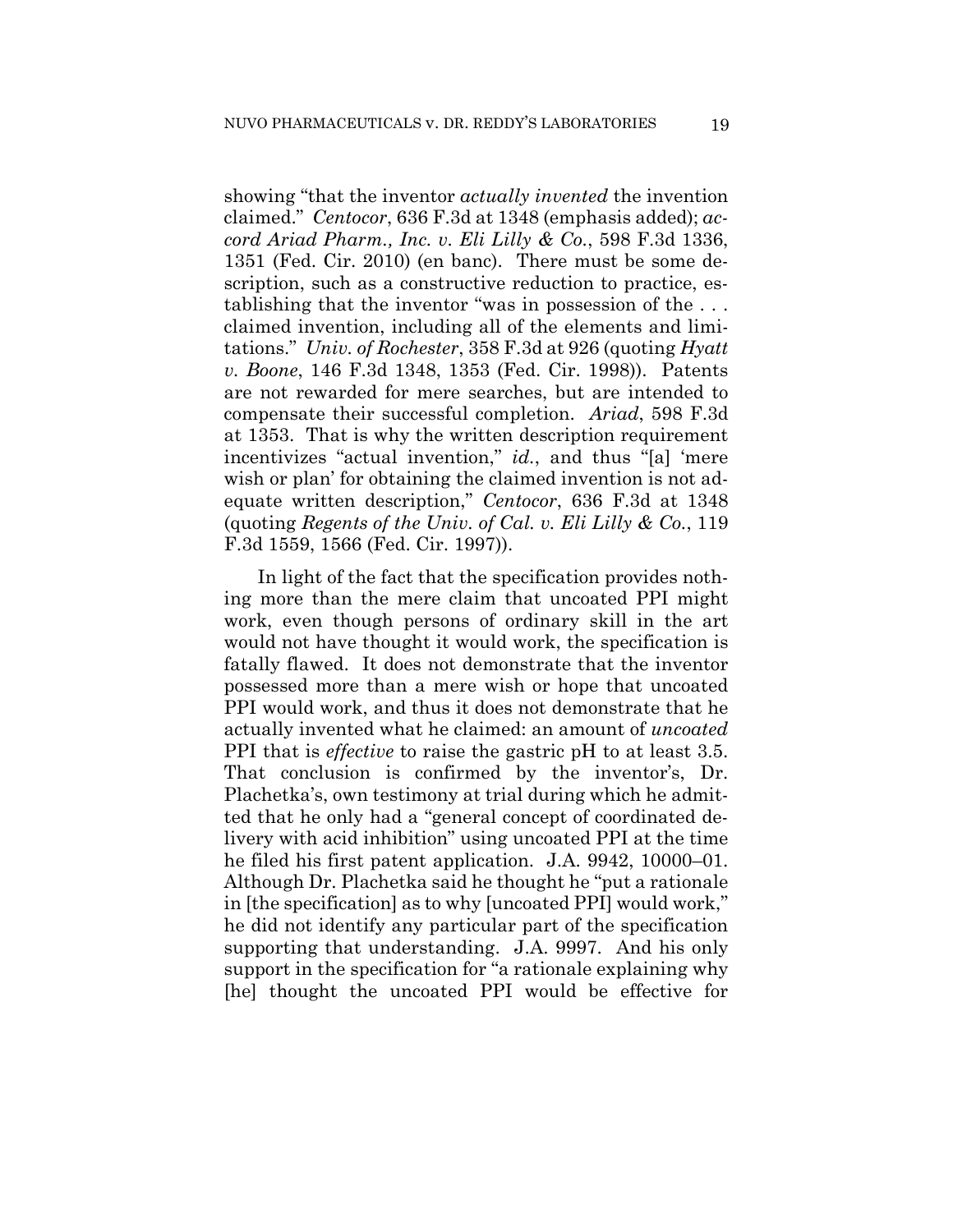treating gastric related injury" was that, in its "entire context," he explained "why the coordinated delivery system would be of benefit for patients." *Id.* Although inventor testimony cannot establish written description support where none exists in the four corners of the specification, it illuminates the absence of critical description in this case.4

 $\mathcal{C}$ 

Nuvo's final arguments are that it is enough to satisfy the written description requirement that the specification of the '907 and '285 patents teaches how to make and use the claimed invention, and that we should accept the therapeutic effectiveness of uncoated PPI as a matter of

1

<sup>4</sup> At oral argument, Nuvo also encouraged us to find written description support for the therapeutic effectiveness of uncoated PPI based on testimony of Dr. Kibbe, the Generics' expert. Oral Arg. at 50:51–52:26. But in that part of the trial transcript Nuvo directed us to, Dr. Kibbe only discussed what the patent claims require and he never testified about the written description support in the specification for the efficacy of uncoated PPI. Furthermore, although Dr. Kibbe later confirmed during his trial testimony that he thought "an enteric-coated NSAID surrounded by an uncoated PPI would be effective for treating chronic pain," his confirmation was ambiguous because he qualified it with "I think I have got that right. I'm not sure." J.A. 10513. Even if we accepted his statement that uncoated PPI would be effective for treating chronic pain, the district court rejected the notion that ordinarily skilled artisans would have used uncoated PPI in its obviousness analysis, and his testimony only speaks to treating pain and not to raising the gastric pH to at least 3.5. Dispositively, Dr. Kibbe's testimony is irrelevant to the written description inquiry, because it does not point to any disclosure in the specification to which the testimony could relate.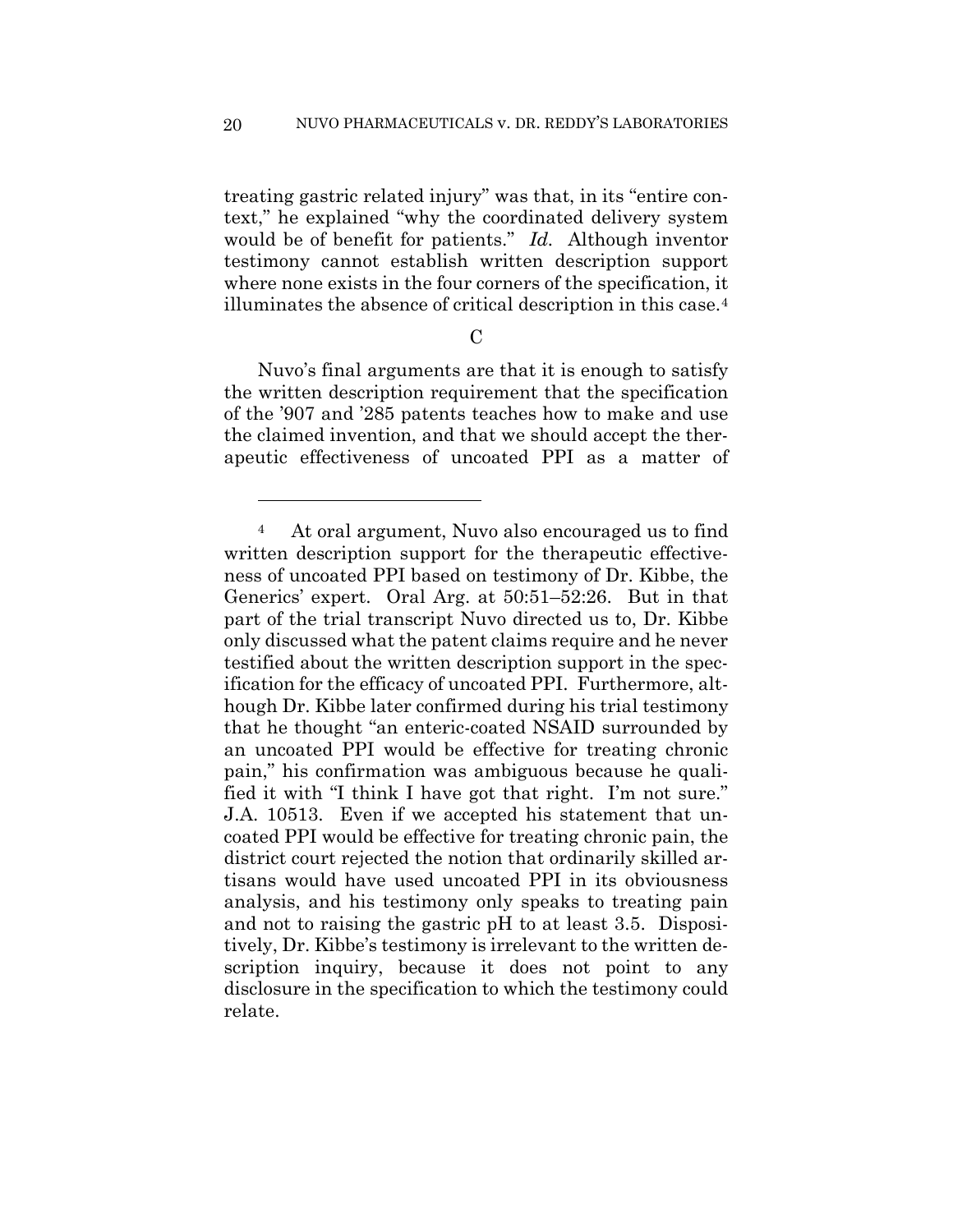inherency. The Generics respond that Nuvo is wrong because that only satisfies the enablement requirement, which is separate and distinct from the written description requirement. As for inherency, the Generics note that the district court rejected that ground for written description support, and assert that Nuvo has not made out a case for inherent disclosure.

1.

Teaching how to make and use an invention does not necessarily satisfy the written description requirement. We have recognized that the enablement requirement, which requires the specification to teach those skilled in the art how to make and use the claimed invention without undue experimentation, is separate and distinct from the written description requirement. *Ariad*, 598 F.3d at 1343– 51. And the fact that an invention may be enabled does not mean it is adequately described, and vice versa. *Univ. of Rochester*, 358 F.3d at 921–22. That is because "[t]he purpose of the written description requirement is broader than to merely explain how to 'make and use' [the invention]." *Id.* at 920. The focus of the written description requirement is instead on whether the specification notifies the public about the boundaries and scope of the claimed invention *and* shows that the inventor possessed all the aspects of the claimed invention. *Id.* at 926.

Nuvo cites our decision in *Alcon Research Ltd. v. Barr Laboratories, Inc.*, 745 F.3d 1180 (Fed. Cir. 2014), to support its position that it is enough that the patents teach making and using the claimed combination drug formulation. The Generics argue that case is distinguishable. We agree that *Alcon* does not save the claims of the '907 and '285 patents.

In *Alcon*, patent claims were directed to a method for enhancing the chemical stability of an aqueous solution containing a therapeutically effective amount of a known drug. 745 F.3d at 1184. We held that the claims were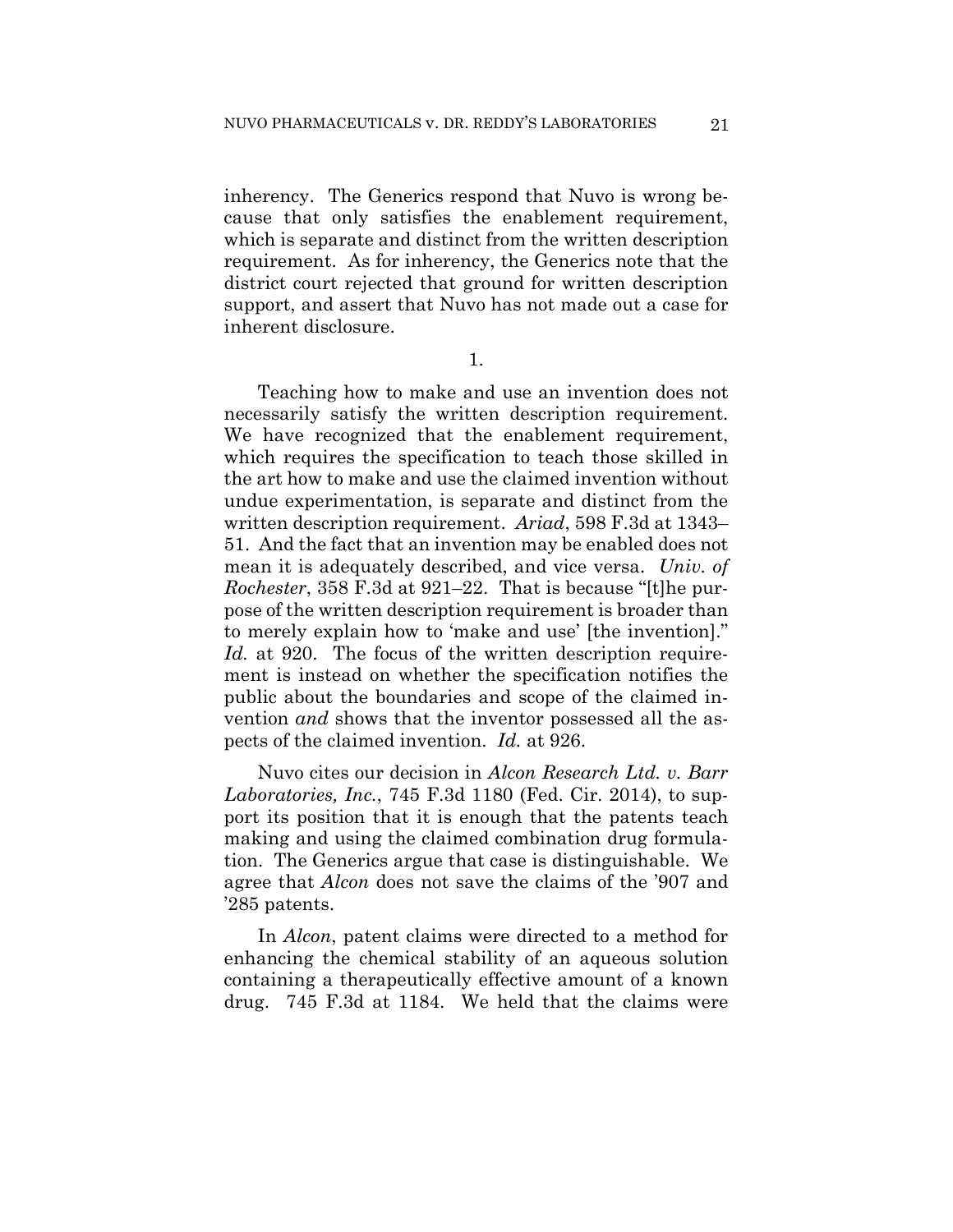adequately described because the disclosure in the specification demonstrated that the inventor possessed and actually invented the claimed stability enhancing features of the method. *Id.* at 1191. We noted that the patent referenced the unexpected nature of the discovery, gave exemplary formulations, and disclosed data showing stability testing using the claimed invention. *Id.*

The factual circumstances in *Alcon* are markedly different than the facts presented here. Unlike the specification of the patent at issue in *Alcon*, the specification of the '907 and '285 patents does not provide any data showing that uncoated PPI is effective in raising the gastric pH of a patient to at least 3.5. Even though we said in *Alcon* that "written description is about whether the skilled reader of the patent disclosure can recognize that what was claimed corresponds to what was described" and "is not about whether the patentee has proven to the skilled reader that the invention works, or how to make it work," we found that the written description requirement was satisfied at least in part by accelerated stability testing data showing the claimed effect. *Id.* Under those circumstances, it was not necessary for the patentee to demonstrate or otherwise "prove" beyond the data disclosed in the specification that the invention works. Here, there is no similar hook or disclosure in the specification that an ordinarily skilled artisan can rely on to understand that the inventor possessed effective uncoated PPI.

2.

Our case law has recognized that, under a narrow set of circumstances, the written description requirement may be satisfied without an explicit disclosure if the claimed features are necessarily inherent in what is expressly described. *See, e.g.*, *Allergan*, 796 F.3d at 1309 ("A claim that recites a property that is necessarily inherent in a formulation that is adequately described is not invalid as lacking written description merely because the property itself is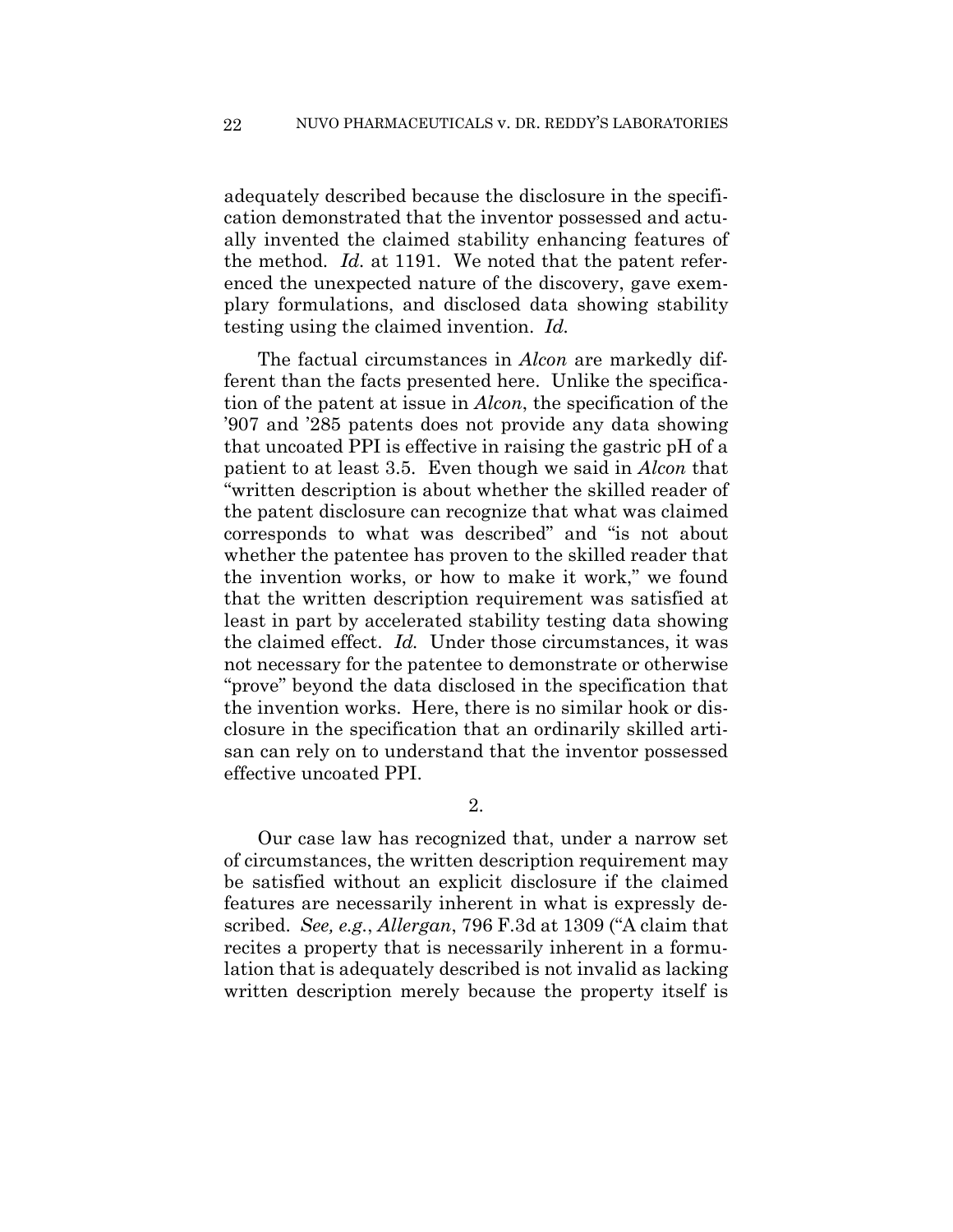not explicitly described."); *Yeda Research & Dev. Co. v. Abbott GmbH & Co. KG*, 837 F.3d 1341, 1345 (Fed. Cir. 2016) ("Under the doctrine of inherent disclosure, when a specification describes an invention that has certain undisclosed yet inherent properties, that specification serves as adequate written description to support a subsequent patent application that explicitly recites the invention's inherent properties."); *cf.* Manual of Patent Examining Procedure § 2163 (9th ed. Rev. 3, Jan. 2018) (recognizing that inherency may satisfy the written description requirement).

Nuvo cites our decision in *Allergan* to support its position that the claimed efficacy of uncoated PPI is necessarily inherent in the specification's explicit disclosure of methods for making and using drug formulations containing uncoated PPI. The Generics contend that, like *Alcon*, *Allergan* is also factually distinguishable. We agree.

In *Allergan*, the patentee claimed a drug combination effective for reducing intraocular pressure that included 0.01% bimatoprost and 200 ppm benzalkonium chloride ("BAK"). 796 F.3d at 1300. But the prior art taught away from the claimed combination of ingredients and the specification did not explicitly describe its clinical efficacy. *Id.* at 1298, 1305–07, 1309. While we upheld the nonobviousness of the claimed invention given the unexpected results of and teaching away from increasing the amount of BAK to decrease the amount of intraocular pressure, we also held that the claims were supported by adequate written description. *Id.* at 1305, 1309. We reasoned that the parties did not dispute that "the inherent properties of a formulation comprising 0.01% bimatoprost and 200 ppm BAK produce the claimed clinical profile." *Id.* at 1309. It was enough that the specification described the formulation, its components, and how to make and use it. *Id.* at 1308–09. Moreover, there were experimental results for similar drug formulations demonstrating a trend in their clinical effectiveness, even if the data were not specifically related to the exact formulation claimed. *Id.* at 1299–300.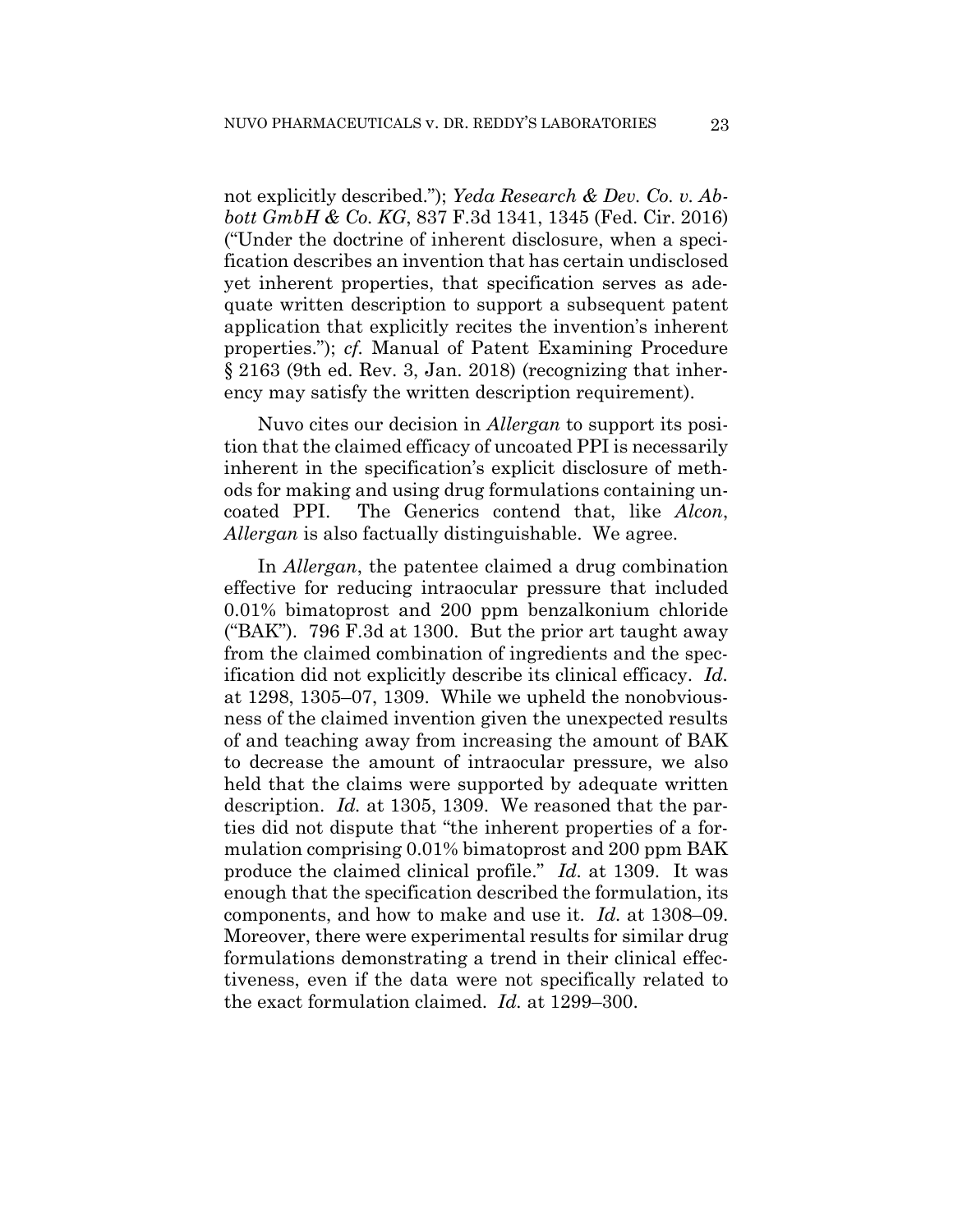Here, unlike in *Allergan*, whether uncoated PPI is inherently effective in raising the gastric pH to at least 3.5 is disputed. And there is no written disclosure that in any way relates to the efficacy of immediately released PPI. Neither party has identified any evidence in the record that uncoated PPI necessarily is effective in a certain amount, consistent with the specification, to raise the gastric pH to 3.5 or higher. Nor can we find any evidence in the record demonstrating the inherency of the claimed feature. That failure of proof thus dooms Nuvo's inherency argument.

### D

Written description analyses are highly fact specific. *See Amgen Inc. v. Sanofi*, 872 F.3d 1367, 1377 (Fed. Cir. 2017) ("[E]ach case involving the issue of written description must be decided on its own facts." (alterations and internal quotation marks omitted) (quoting *Noelle v. Lederman*, 355 F.3d 1343, 1349 (Fed. Cir. 2004))); *Vas– Cath Inc. v. Mahurkar*, 935 F.2d 1555, 1562 (Fed. Cir. 1991) ("The CCPA's 'written description' cases often stressed the fact-specificity of the issue."). Based on the specific facts of certain cases, it is unnecessary to prove that a claimed pharmaceutical compound actually achieves a certain result. But when the inventor expressly claims that result, our case law provides that that result must be supported by adequate disclosure in the specification. In this case, the inventor chose to claim the therapeutic effectiveness of uncoated PPI, but he did not adequately describe the efficacy of uncoated PPI so as to demonstrate to ordinarily skilled artisans that he possessed and actually invented what he claimed. And the evidence demonstrates that a person of ordinary skill in the art reading the specification would not have otherwise recognized, based on the disclosure of a formulation containing uncoated PPI, that it would be efficacious because he or she would not have expected uncoated PPI to raise gastric pH. Under those facts, the patent claims are invalid for lack of adequate written description pursuant to § 112, ¶ 1.